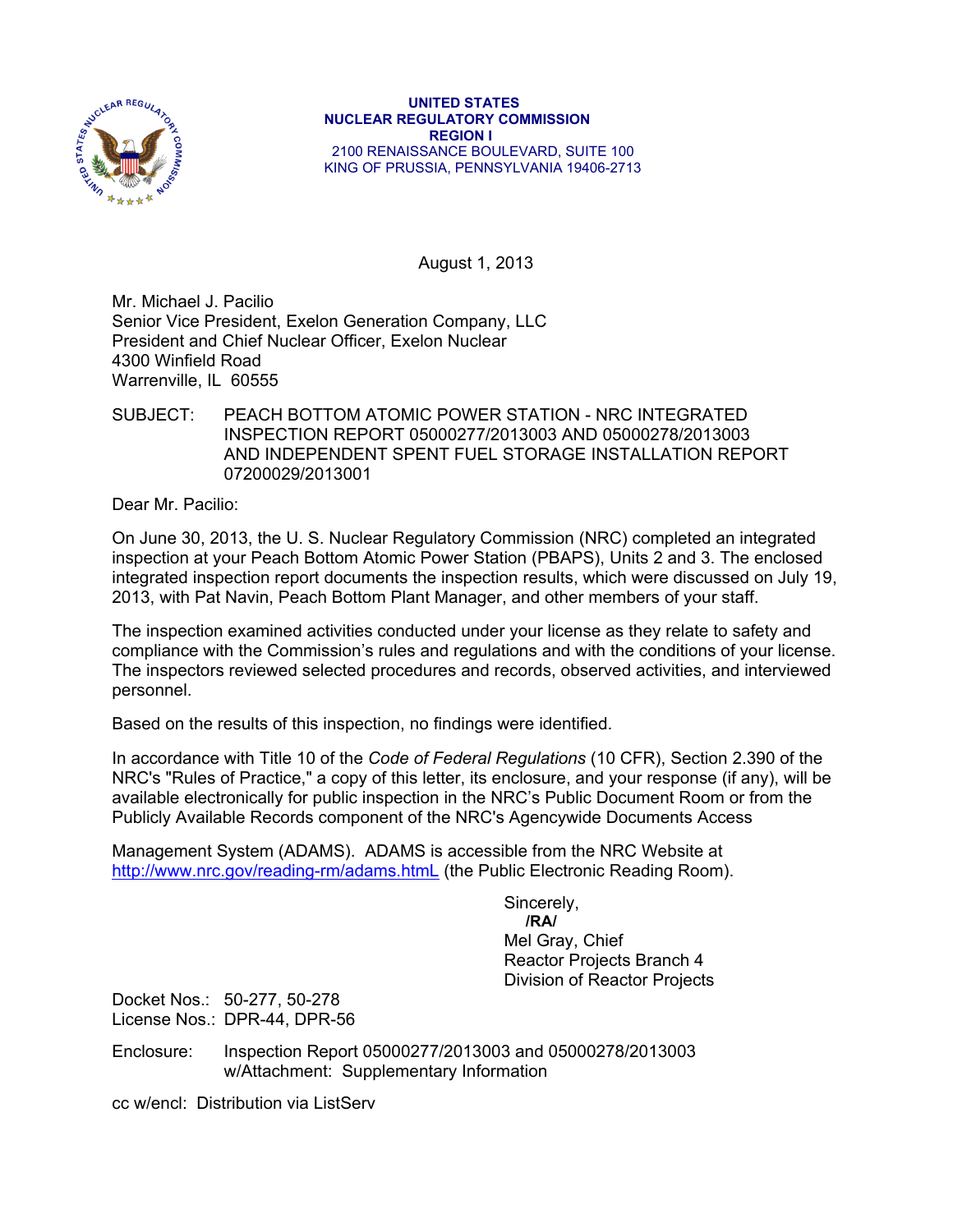Mr. Michael J. Pacilio Senior Vice President, Exelon Generation Company, LLC President and Chief Nuclear Officer, Exelon Nuclear 4300 Winfield Road Warrenville, IL 60555

## SUBJECT: PEACH BOTTOM ATOMIC POWER STATION - NRC INTEGRATED INSPECTION REPORT 05000277/2013003 AND 05000278/2013003 AND INDEPENDENT SPENT FUEL STORAGE INSTALLATION REPORT 07200029/2013001

Dear Mr. Pacilio:

On June 30, 2013, the U. S. Nuclear Regulatory Commission (NRC) completed an integrated inspection at your Peach Bottom Atomic Power Station (PBAPS), Units 2 and 3. The enclosed integrated inspection report documents the inspection results, which were discussed on July 19, 2013, with Pat Navin, Peach Bottom Plant Manager, and other members of your staff.

The inspection examined activities conducted under your license as they relate to safety and compliance with the Commission's rules and regulations and with the conditions of your license. The inspectors reviewed selected procedures and records, observed activities, and interviewed personnel.

Based on the results of this inspection, no findings were identified.

In accordance with Title 10 of the *Code of Federal Regulations* (10 CFR), Section 2.390 of the NRC's "Rules of Practice," a copy of this letter, its enclosure, and your response (if any), will be available electronically for public inspection in the NRC's Public Document Room or from the Publicly Available Records component of the NRC's Agencywide Documents Access

Management System (ADAMS). ADAMS is accessible from the NRC Website at http://www.nrc.gov/reading-rm/adams.htmL (the Public Electronic Reading Room).

> Sincerely,  **/RA/**  Mel Gray, Chief Reactor Projects Branch 4 Division of Reactor Projects

Docket Nos.: 50-277, 50-278 License Nos.: DPR-44, DPR-56

Enclosure: Inspection Report 05000277/2013003 and 05000278/2013003 w/Attachment: Supplementary Information

cc w/encl: Distribution via ListServ

Distribution: See next page

Document Name: G:\DRP\BRANCH4\Inspection Reports\Peach Bottom\2013\2Q2013\PBIR2013003.docx ADAMS Accession No.: ML13213A239

| <b>SUNSI Review</b><br>☑ |                  | ☑<br><b>Non-Sensitive</b><br>Sensitive |                     | ⊽ | <b>Publicly Available</b><br>Non-Publicly Available |
|--------------------------|------------------|----------------------------------------|---------------------|---|-----------------------------------------------------|
| <b>OFFICE</b>            | RI/DRP           | RI/DRP                                 | R <sub>1</sub> /DRP |   |                                                     |
| NAME mmt                 | SHansell/ MG for | SBarber/ n/a                           | MGray/ MG           |   |                                                     |
| <b>DATE</b>              | 07/30 /13        | 07/30 /13                              | 08/01/13            |   |                                                     |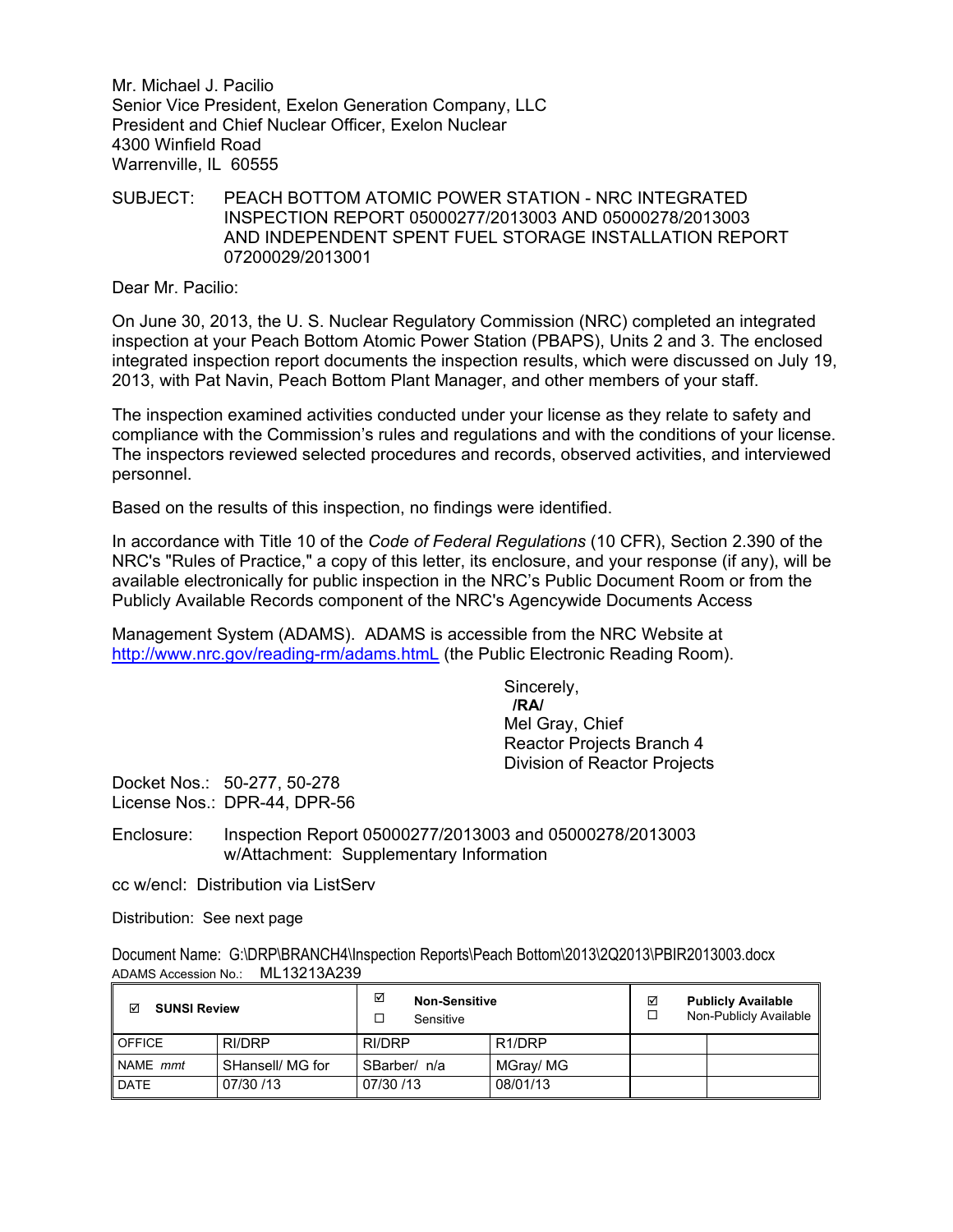Distribution w/encl: (via E-mail) W. Dean, RA D. Lew, DRA D. Roberts, DRP A. Burritt, DRP R. Lorson, DRS J. Rogge, DRS M. Gray, DRP S. Barber, DRP A. Turilin, DRP B. Lin, DRP S. Hansell, DRP, SRI A. Ziedonis, DRP, RI S. Schmitt, DRP, AA V. Campbell, RI, OEDO RidsNrrPMPeachBottom Resource RidsNrrDorlLpl1-2 Resource ROPreports Resource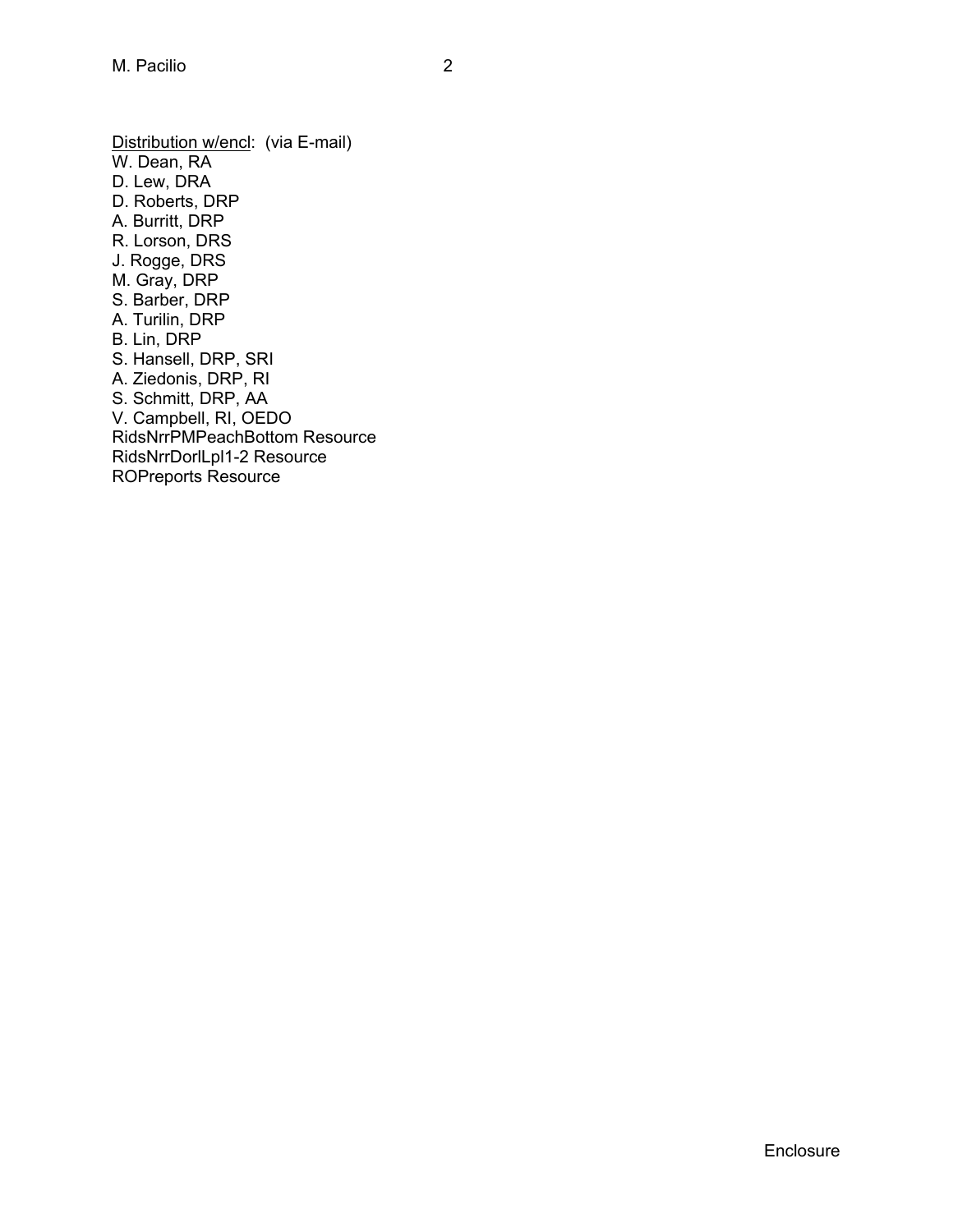# **U. S. NUCLEAR REGULATORY COMMISSION**

## REGION I

| Docket Nos.:  | 50-277, 50-278                                                                                                                                                                                                                                                                                                            |
|---------------|---------------------------------------------------------------------------------------------------------------------------------------------------------------------------------------------------------------------------------------------------------------------------------------------------------------------------|
| License Nos.: | DPR-44, DPR-56                                                                                                                                                                                                                                                                                                            |
| Report No.:   | 05000277/2013003 and 05000278/2013003                                                                                                                                                                                                                                                                                     |
| Licensee:     | <b>Exelon Generation Company, LLC</b>                                                                                                                                                                                                                                                                                     |
| Facility:     | Peach Bottom Atomic Power Station, Units 2 and 3                                                                                                                                                                                                                                                                          |
| Location:     | Delta, Pennsylvania                                                                                                                                                                                                                                                                                                       |
| Dates:        | April 1, 2013 through June 30, 2013                                                                                                                                                                                                                                                                                       |
| Inspectors:   | S. Hansell, Senior Resident Inspector<br>A. Ziedonis, Resident Inspector<br>E. DiPaolo, Limerick Senior Resident Inspector<br>T. Dunn, Operations Engineer<br>J. Nicholson, Health Physicist<br>J. Schoppy, Senior Reactor Inspector<br>A. Turilin, Project Engineer<br>J. Woodfield, Storage and Transportation Engineer |
| Approved by:  | Mel Gray, Chief<br>Reactor Projects Branch 4<br>Division of Reactor Projects                                                                                                                                                                                                                                              |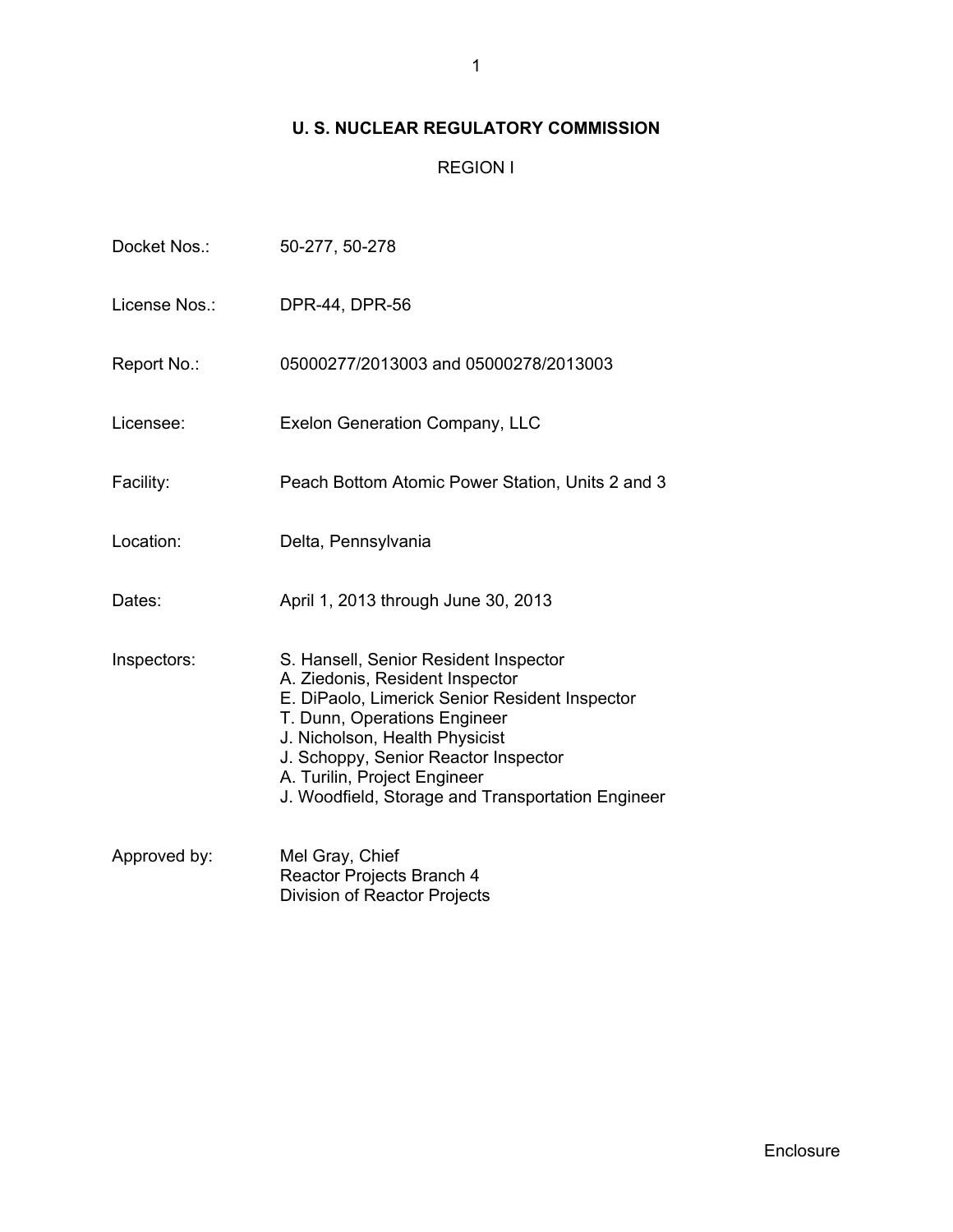# **TABLE OF CONTENTS**

| 1R01<br>1R04<br>1R05<br>1R11<br>1R <sub>12</sub><br>1R <sub>13</sub><br>1R <sub>15</sub><br>1R <sub>18</sub><br>1R <sub>19</sub><br>1R22<br>1EP6 |                                                               |  |
|--------------------------------------------------------------------------------------------------------------------------------------------------|---------------------------------------------------------------|--|
| 40A1<br>4OA2<br>4OA3<br>40A5<br>4OA6                                                                                                             | Follow-up of Events and Notices of Enforcement Discretion  13 |  |
|                                                                                                                                                  |                                                               |  |
|                                                                                                                                                  |                                                               |  |
|                                                                                                                                                  |                                                               |  |
|                                                                                                                                                  |                                                               |  |
|                                                                                                                                                  |                                                               |  |
|                                                                                                                                                  |                                                               |  |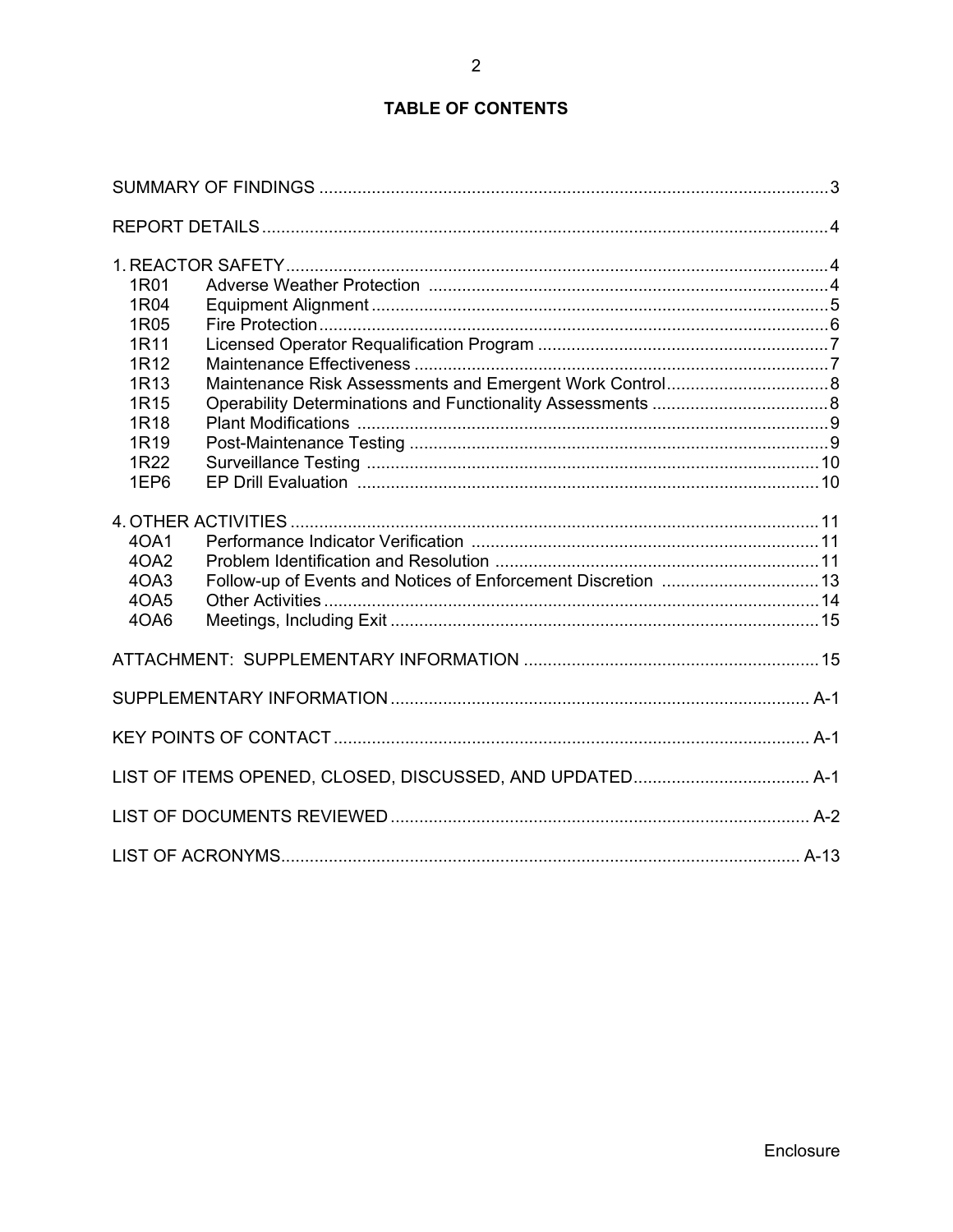## **SUMMARY OF FINDINGS**

IR 05000277/2013003, 05000278/2013003; 04/01/2013 – 06/30/2013; Peach Bottom Atomic Power Station (PBAPS), Units 2 and 3; Integrated Inspection Report.

This report covered a three-month period of inspection by resident inspectors and announced inspections performed by regional inspectors. The NRC's program for overseeing the safe operation of commercial nuclear power reactors is described in NUREG-1649, "Reactor Oversight Process," Revision 4, dated December 2006.

## **Cornerstones: Initiating Events, Mitigating Systems, and Barrier Integrity**

None**.** 

**Other Findings** 

None.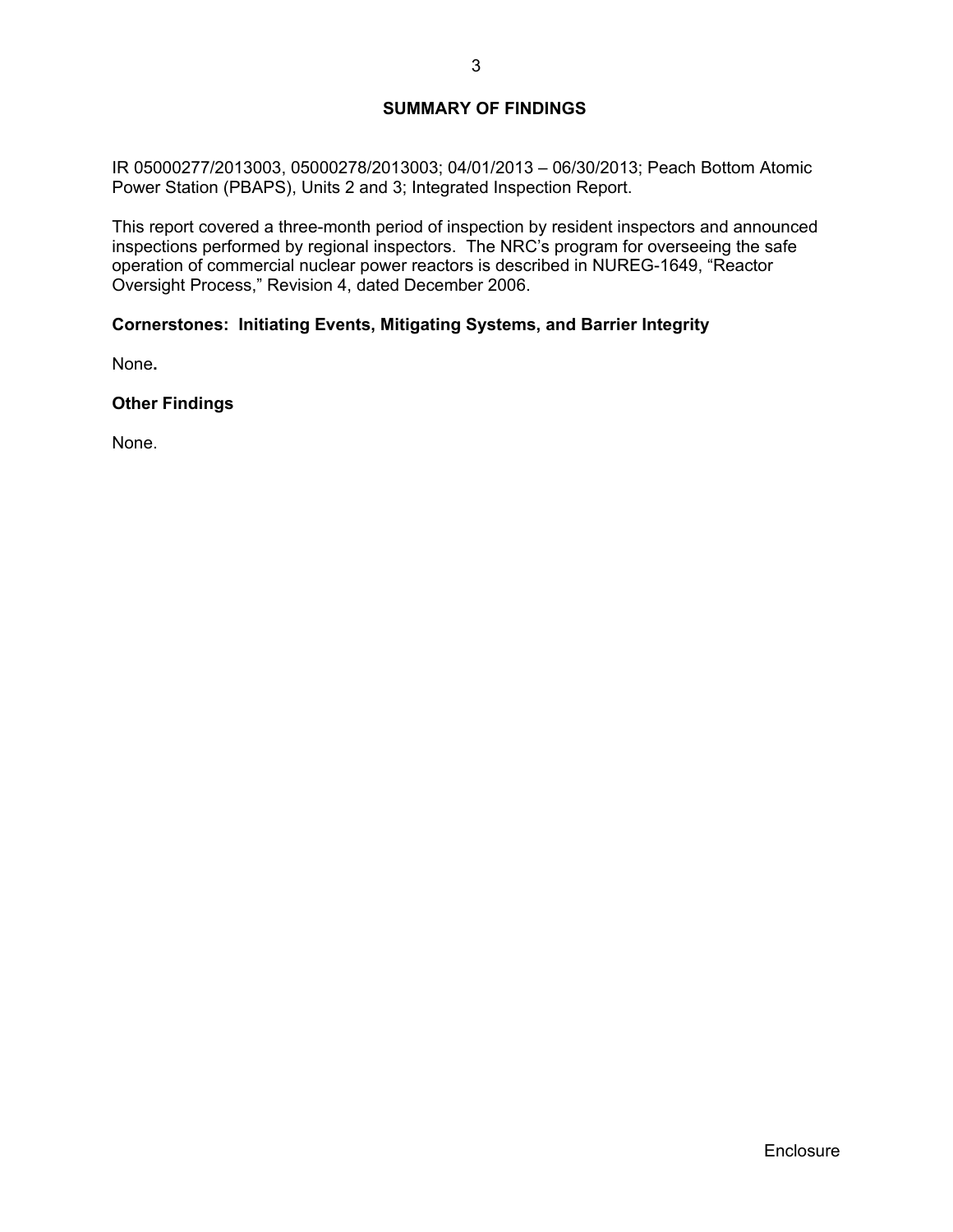## **REPORT DETAILS**

## Summary of Plant Status

Unit 2 began the inspection period at 100 percent power. On May 17, 2013, operators reduced power to approximately 55 percent to perform planned activities that included control rod pattern adjustment, control rod testing, main turbine valve testing, main steam isolation valve (MSIV) testing, and reactor feed pump (RFP) maintenance and testing. The unit was returned to 100 percent rated thermal power (RTP) the next day. The unit remained at RTP through the end of the inspection period, except for brief periods to support planned testing and control rod pattern adjustments.

Unit 3 began the inspection period at 100 percent power. On April 27, 2013, operators reduced power to approximately 55 percent to perform planned activities that included control rod pattern adjustment, control rod testing, main turbine valve testing, and RFP maintenance and testing. The unit was returned to 100 percent RTP the next day. The unit remained at RTP through the end of the inspection period, except for brief periods to support planned testing and control rod pattern adjustments.

## **1. REACTOR SAFETY**

## **Cornerstones: Initiating Events, Mitigating Systems, and Barrier Integrity**

- 1R01 Adverse Weather Protection (71111.01 3 samples)
- .1 Readiness for Seasonal Extreme Weather Conditions (1 sample)
- a. Inspection Scope

The inspectors performed a review of PBAPS's readiness for the onset of seasonal high temperatures. The review focused on the emergency switchgear (SWGR), safetyrelated batteries, the emergency cooling tower (ECT), the emergency diesel generators (EDGs), emergency core cooling systems (ECCS), emergency service water (ESW), high-pressure service water (HPSW), and the associated ventilation systems and room coolers. The inspectors reviewed the Updated Final Safety Analysis Report (UFSAR), technical specifications (TSs), control room logs, and the corrective action program (CAP) to determine what temperatures or other seasonal weather could challenge these systems, and to ensure PBAPS personnel had adequately prepared for these challenges. The inspectors reviewed station procedures, including PBAPS's seasonal weather preparation procedure, and applicable operating procedures. The inspectors performed walkdowns of the selected systems to ensure station personnel identified issues that could challenge the operability of the systems during hot weather conditions. Documents reviewed for each section of this inspection report are listed in the Attachment.

b. Findings

No findings were identified.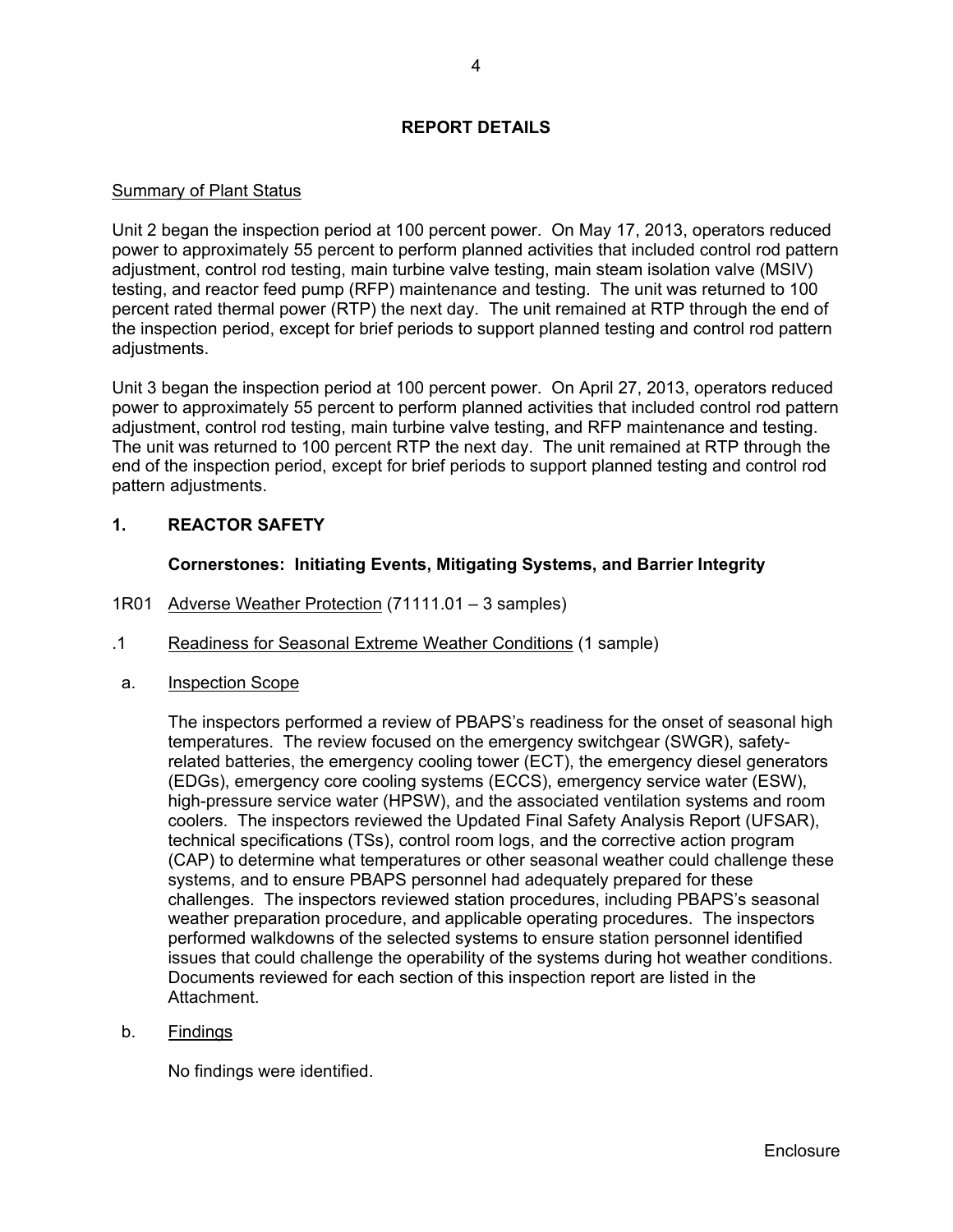## .2 Summer Readiness of Offsite and Alternate Alternating Current (AC) Power Systems (1 sample)

a. Inspection Scope

The inspectors performed a review of plant features and procedures for the operation and continued availability of the offsite and alternate AC power systems to evaluate the readiness of the systems prior to seasonal high grid loading. The inspectors reviewed PBAPS's procedures related to these areas and the communication protocols between the transmission system operator and PBAPS. This review focused on changes to the established program and material condition of the offsite and alternate AC power equipment. The inspectors assessed whether PBAPS established and implemented appropriate procedures and protocols to monitor and maintain availability and reliability of both the offsite AC power system and the onsite alternate AC power system. The inspectors evaluated the material condition of the associated equipment by interviewing the responsible system manager, reviewing condition reports (CRs) and open work orders (WOs), and walking down the 500 kilovolt (kV) main power transformers, the nonvital 13.2 kV SWGR, the number 2 start-up and emergency auxiliary transformer (230 to 13.8 kV), the emergency auxiliary transformers (13.2 to 4.16 kV), and the emergency 4 kV SWGR.

b. Findings

No findings were identified.

- .3 Readiness for Impending Adverse Weather Conditions (1 sample)
- a. Inspection Scope

The inspectors reviewed PBAPS's preparations for the onset of severe thunderstorms and high winds on June 13, 2013. The inspectors reviewed the implementation of adverse weather preparation procedures before the onset of and during this adverse weather condition. The inspectors reviewed TSs, control room logs, emergency action level entry conditions, and the CAP to determine the anticipated adverse weather impact, and to ensure PBAPS personnel had adequately prepared and responded to the challenges. The inspectors performed general plant walkdowns verified that the actions defined in PBAPS's adverse weather procedure maintained the readiness of essential systems. The inspectors discussed readiness and staff availability for adverse weather response with operations and work control personnel.

b. Findings

No findings were identified.

- 1R04 Equipment Alignment
- .1 Partial System Walkdowns (71111.04Q 3 samples)
- a. Inspection Scope

The inspectors performed partial walkdowns of the following systems: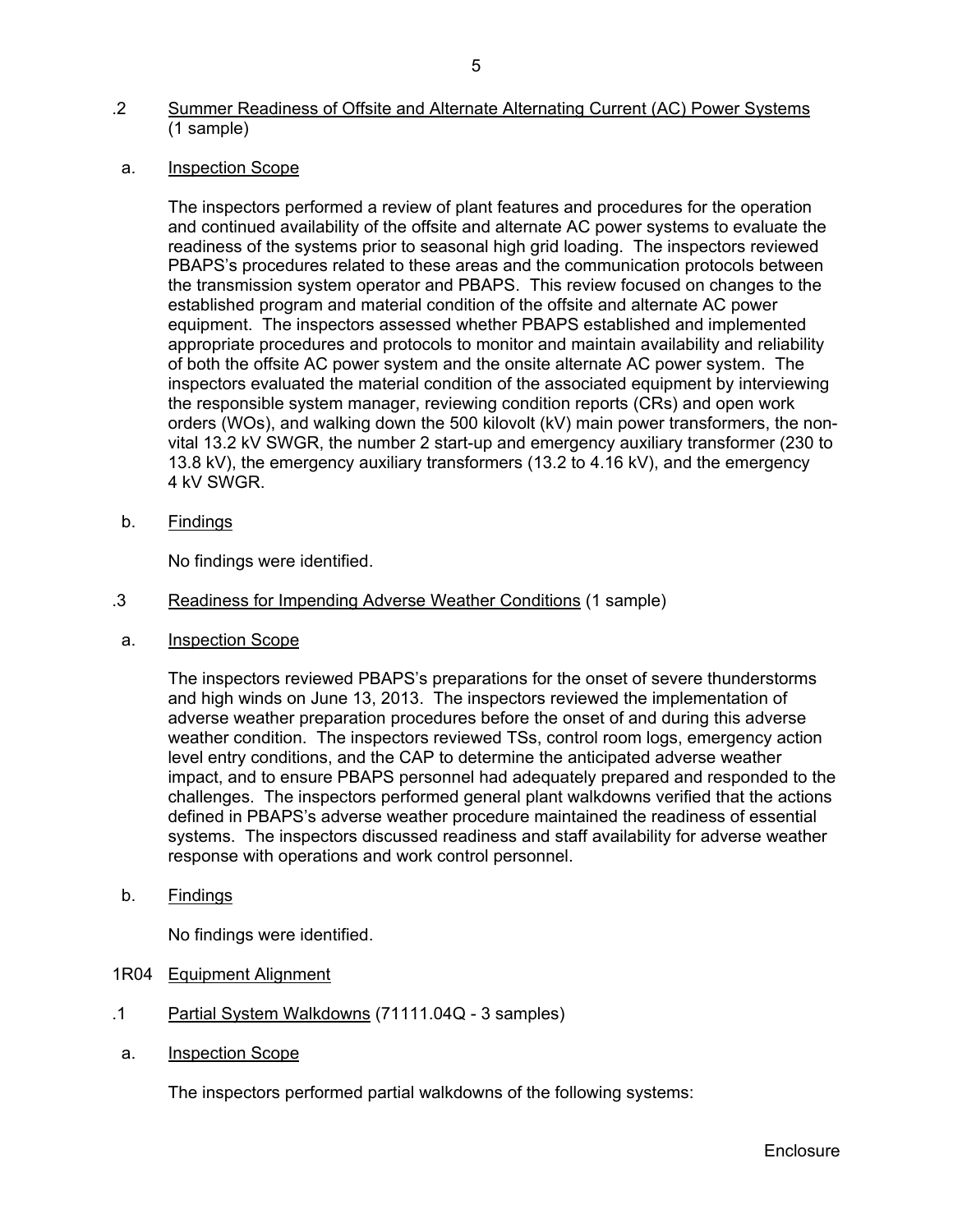- 'B' ESW with 'A' ESW inoperable on April 17, 2013
- E-1, E-2, and E-3 EDGs with E-4 out-of-service (OOS) the week of April 15, 2013
- Unit 2 high pressure coolant injection (HPCI) system on May 23, 2013

The inspectors selected these systems based on their risk-significance relative to the reactor safety cornerstones at the time they were inspected. The inspectors reviewed applicable operating procedures, system diagrams, the UFSAR, TSs, WOs, CRs, and the impact of ongoing work activities on redundant trains of equipment in order to identify conditions that could have impacted system performance of their intended safety functions. The inspectors also performed field walkdowns of accessible portions of the systems to verify system components and support equipment were aligned correctly and were operable. The inspectors examined the material condition of the components and observed operating parameters of equipment to verify that there were no deficiencies. The inspectors also reviewed whether PBAPS staff had properly identified equipment issues and entered them into the CAP for resolution with the appropriate significance characterization.

b. Findings

No findings were identified.

- 1R05 Fire Protection
- .1 Resident Inspector Quarterly Walkdowns (71111.05Q 6 samples)
- a. Inspection Scope

The inspectors conducted tours of the areas listed below to assess the material condition and operational status of fire protection features. The inspectors verified that PBAPS controlled combustible materials and ignition sources were controlled in accordance with administrative procedures. The inspectors verified that fire protection and suppression equipment was available for use as specified in the area pre-fire plan, and passive fire barriers were maintained in good material condition. The inspectors also verified that station personnel implemented compensatory measures for OOS, degraded, or inoperable fire protection equipment, as applicable, in accordance with procedures.

- $\bullet$  E-3 and E-4 EDGs on May 21, 2013
- Control structure fan room on June 12, 2013
- Unit 3 HPCI pump room on June 20, 2013
- Unit 3 'A' and 'C' core spray (CS) pump rooms on June 20, 2013
- Unit 3 reactor core isolation cooling (RCIC) pump room on June 20, 2013
- Unit 3 reactor building (RB) 135' elevation on June 21, 2013
- b. Findings

No findings were identified.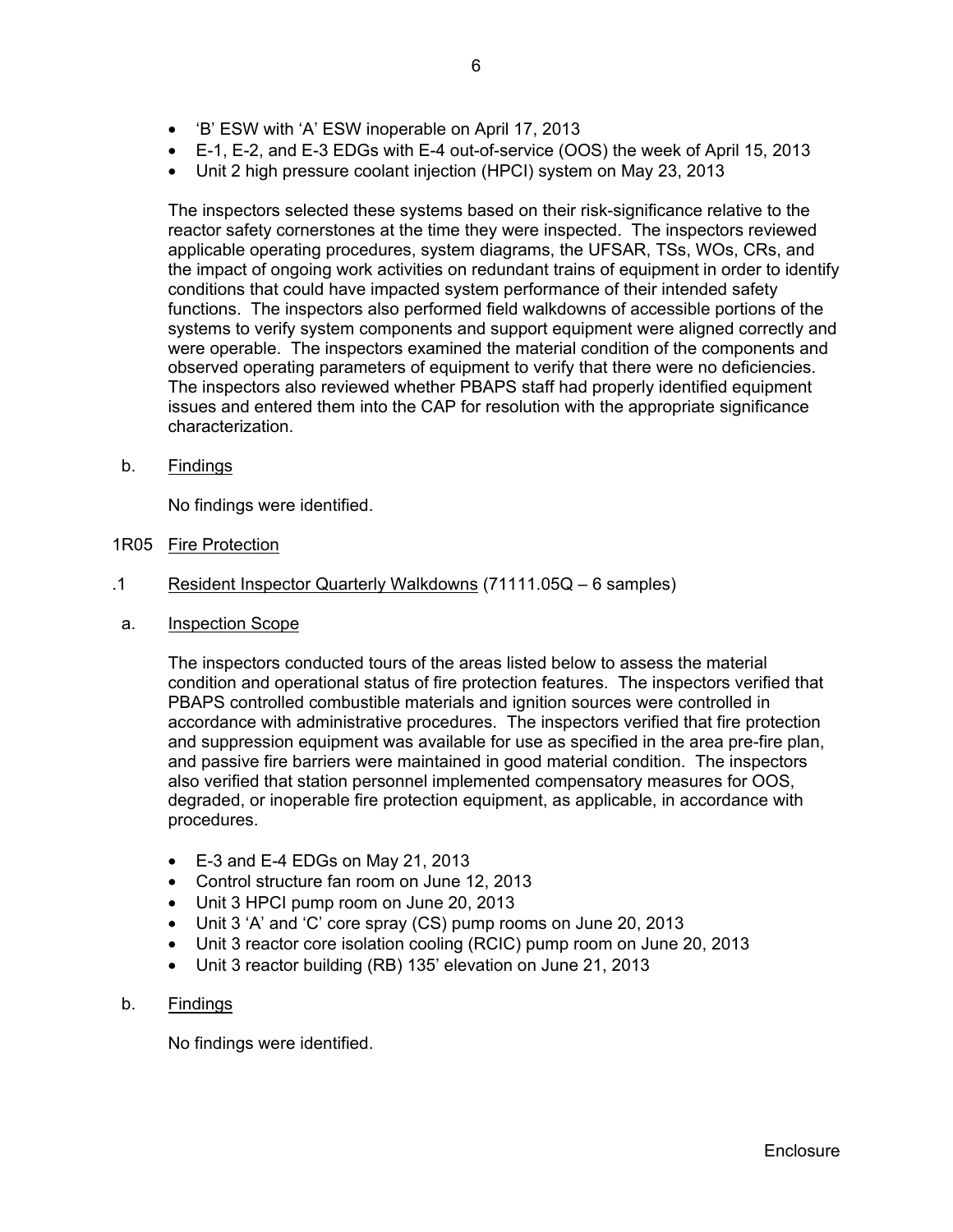## 1R11 Licensed Operator Requalification Program (71111.11 – 2 samples)

## .1 Quarterly Review of Licensed Operator Requalification Testing and Training

#### a. **Inspection Scope**

The inspectors observed licensed operator simulator training on June 13, 2013, which included annual human performance evaluations using job performance measures (JPMs). The inspectors evaluated operator performance during the training scenario and verified the completion of operator actions, including the use of human performance tools, verification practices, and operator fundamentals, as outlined in station procedures. The inspectors assessed the clarity and effectiveness of communications, implementation of actions in response to alarms and changing plant conditions, and the oversight and direction provided by the control room supervisor. Additionally, the inspectors assessed the ability of the crew and training staff to identify and document crew performance problems.

b. Findings

No findings were identified.

#### .2 Quarterly Review of Licensed Operator Performance in the Main Control Room

a. Inspection Scope

The inspectors observed RFP maintenance and testing, and the planned power ascension from approximately 75 percent reactor power following the planned Unit 2 summer readiness load drop on May 18, 2013. The inspectors observed maintenance and test performance to verify that procedure use, crew communications, and coordination of activities between work groups met established expectations and standards. Additionally, the inspectors observed reactivity manipulations to verify that they were performed in a safe and controlled manner, and included the appropriate level of peer verification and supervisory oversight.

b. Findings

No findings were identified.

## 1R12 Maintenance Effectiveness (71111.12 – 2 samples)

a. Inspection Scope

The inspectors reviewed the samples listed below to assess the effectiveness of maintenance activities on structures, systems, and components (SSCs) performance and reliability. The inspectors reviewed system health reports, CAP documents, maintenance WOs, and maintenance rule (MR) basis documents to ensure that PBAPS was identifying and properly evaluating performance problems within the scope of the MR. For each sample selected, the inspectors verified that the SSC was properly scoped into the MR in accordance with 10 CFR 50.65 and that the (a)(2) performance criteria established by the PBAPS staff were reasonable. As applicable, for SSCs classified as (a)(1), the inspectors assessed the adequacy of goals and corrective actions to return these SSCs to (a)(2) status. Additionally, the inspectors ensured that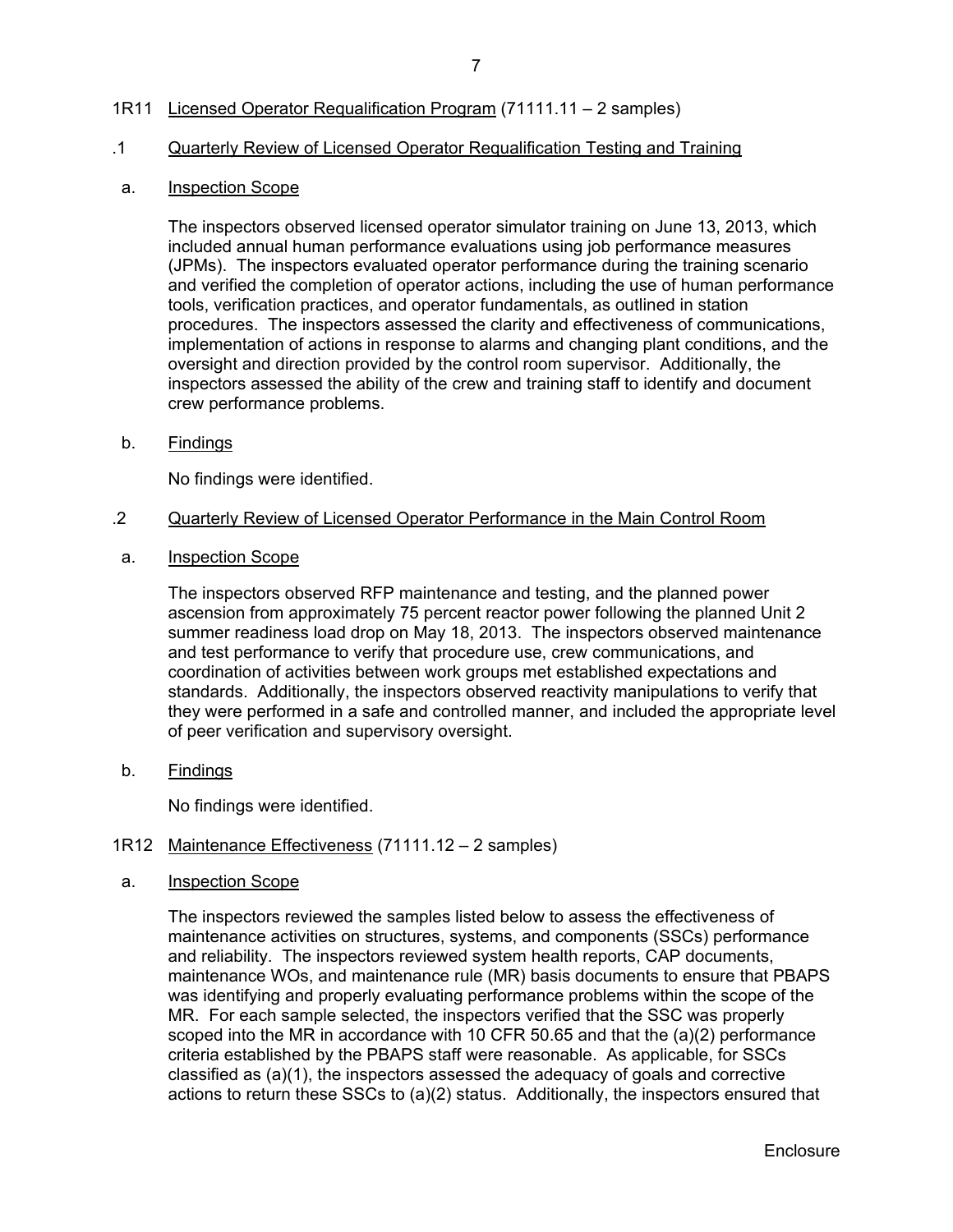PBAPS staff was identifying and addressing common cause failures that occurred within and across MR system boundaries.

- Unit 2 CS loop 'A' full flow test valve, MO-2-14-026A, and motor operator valve (MOV) program valve maintenance effectiveness
- Diesel driven fire pump (DDFP)

### b. Findings

No findings were identified.

#### 1R13 Maintenance Risk Assessments and Emergent Work Control (71111.13 - 3 samples)

a. Inspection Scope

The inspectors reviewed station evaluation and management of plant risk for the maintenance and emergent work activities listed below to verify that PBAPS performed the appropriate risk assessments prior to removing equipment for work. The inspectors selected these activities based on potential risk significance relative to the reactor safety cornerstones. As applicable for each activity, the inspectors verified that PBAPS personnel performed risk assessments as required by 10 CFR 50.65(a)(4) and that the assessments were accurate and complete. When PBAPS performed emergent work, the inspectors verified that operations personnel promptly assessed and managed plant risk. The inspectors reviewed the scope of maintenance work and discussed the results of the assessment with the station's probabilistic risk analyst to verify plant conditions were consistent with the risk assessment. The inspectors also reviewed the TS requirements and inspected portions of redundant safety systems, when applicable, to verify risk analysis assumptions were valid and applicable requirements were met.

- E-4 EDG planned maintenance and associated elevated risk on April 16, 2013
- Unit 2 RCIC planned maintenance and associated elevated plant risk on May 14, 2013
- Severe weather and associated elevated risk on Units 2 and 3 on June 13, 2013
- b. Findings

No findings were identified.

### 1R15 Operability Determinations and Functionality Assessments (71111.15 - 4 samples)

a. Inspection Scope

The inspectors reviewed four operability determinations (ODs) for the following degraded or non-conforming conditions:

- Unit 3 RCIC pump elevated vibration levels on May 1, 2013
- Unit 2 and Unit 3 emergency SWGR and battery room ventilation on May 17, 2013
- Unit 2 CS loop 'A' full flow test MOV stem nut machining tolerance changes on June 3, 2013
- Unit 3 HPCI steam supply valve MO-3-23-014 on June 24 and 26, 2013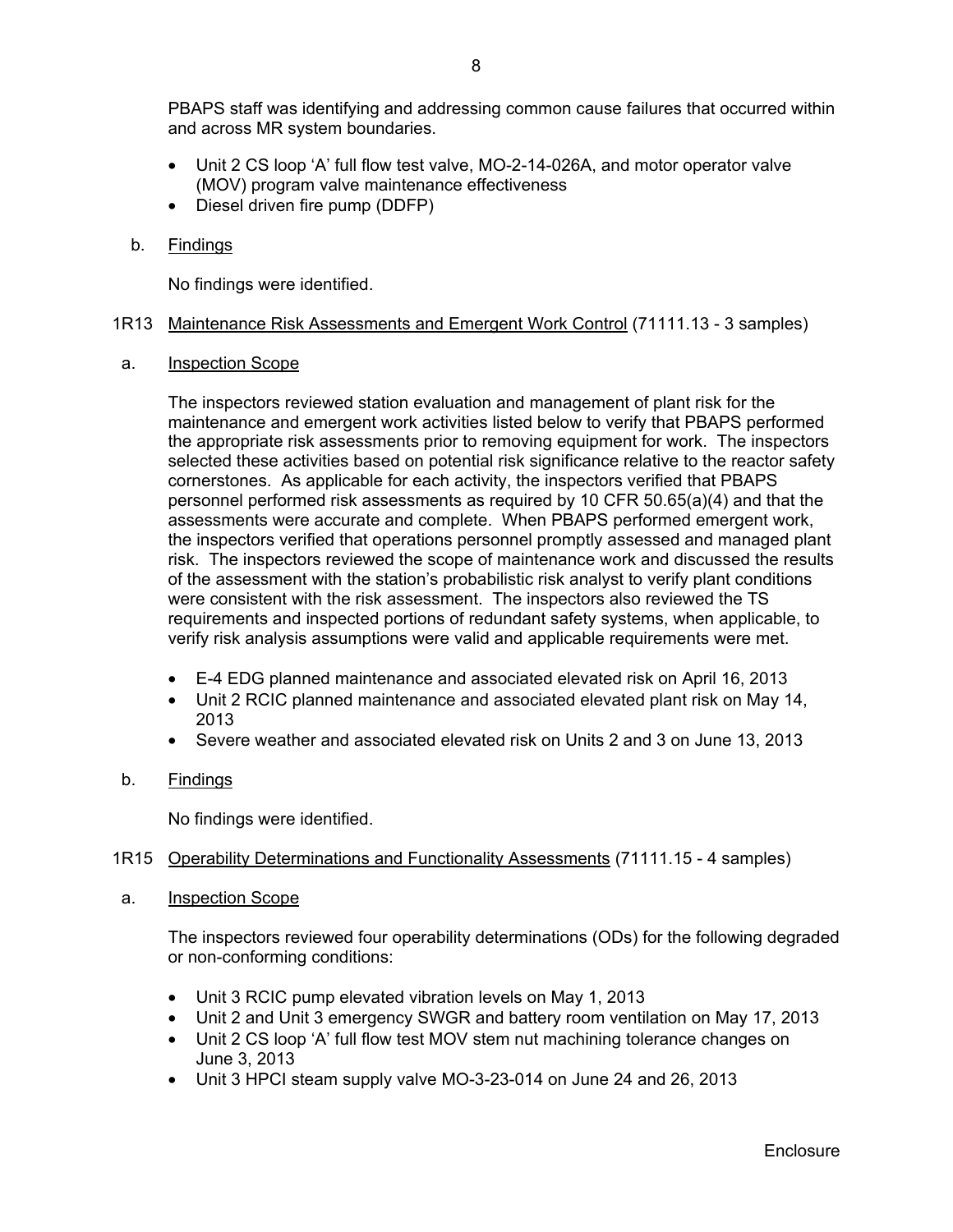The inspectors selected these issues based on the risk significance of the associated components and systems. The inspectors evaluated the technical adequacy of the ODs to assess whether TS operability was properly justified and the subject component or system remained available such that no unrecognized increase in risk occurred. The inspectors compared the operability and design criteria in the appropriate sections of the TSs and UFSAR to PBAPS's evaluations to determine whether the components or systems were operable. Where compensatory measures were required to maintain operability, the inspectors determined whether the measures in place would function as intended and were properly controlled by PBAPS. The inspectors determined, where appropriate, compliance with bounding limitations associated with the evaluations.

b. Findings

No findings were identified.

1R18 Plant Modifications (71111.18 - 1 sample)

## Temporary Modification

a. Inspection Scope

The inspectors reviewed the temporary modification listed below to determine whether the modification affected the safety functions of systems that are important to safety. The inspectors reviewed 10 CFR 50.59 documentation and post-modification testing results, and conducted field walkdowns of the modifications to verify that the temporary modification did not degrade the design bases, licensing bases, and performance capability of the affected systems.

- EDG fuel oil transfer system historical (1995) TS bases change and 50.59 evaluation to credit manual operator action in lieu of automatic action for EDG operability
- b. Findings

No findings were identified.

### 1R19 Post-Maintenance Testing (71111.19 - 4 samples)

a. Inspection Scope

The inspectors reviewed the post-maintenance tests (PMTs) for the maintenance activities listed below to verify that procedures and test activities ensured system operability and functional capability. The inspectors reviewed the test procedure to verify that the procedure adequately tested the safety functions that may have been affected by the maintenance activity, that the acceptance criteria in the procedure was consistent with the information in the applicable licensing basis and/or design basis documents (DBDs), and that the procedure had been properly reviewed and approved. The inspectors also witnessed the test or reviewed test data to verify that the test results adequately demonstrated restoration of the affected safety functions.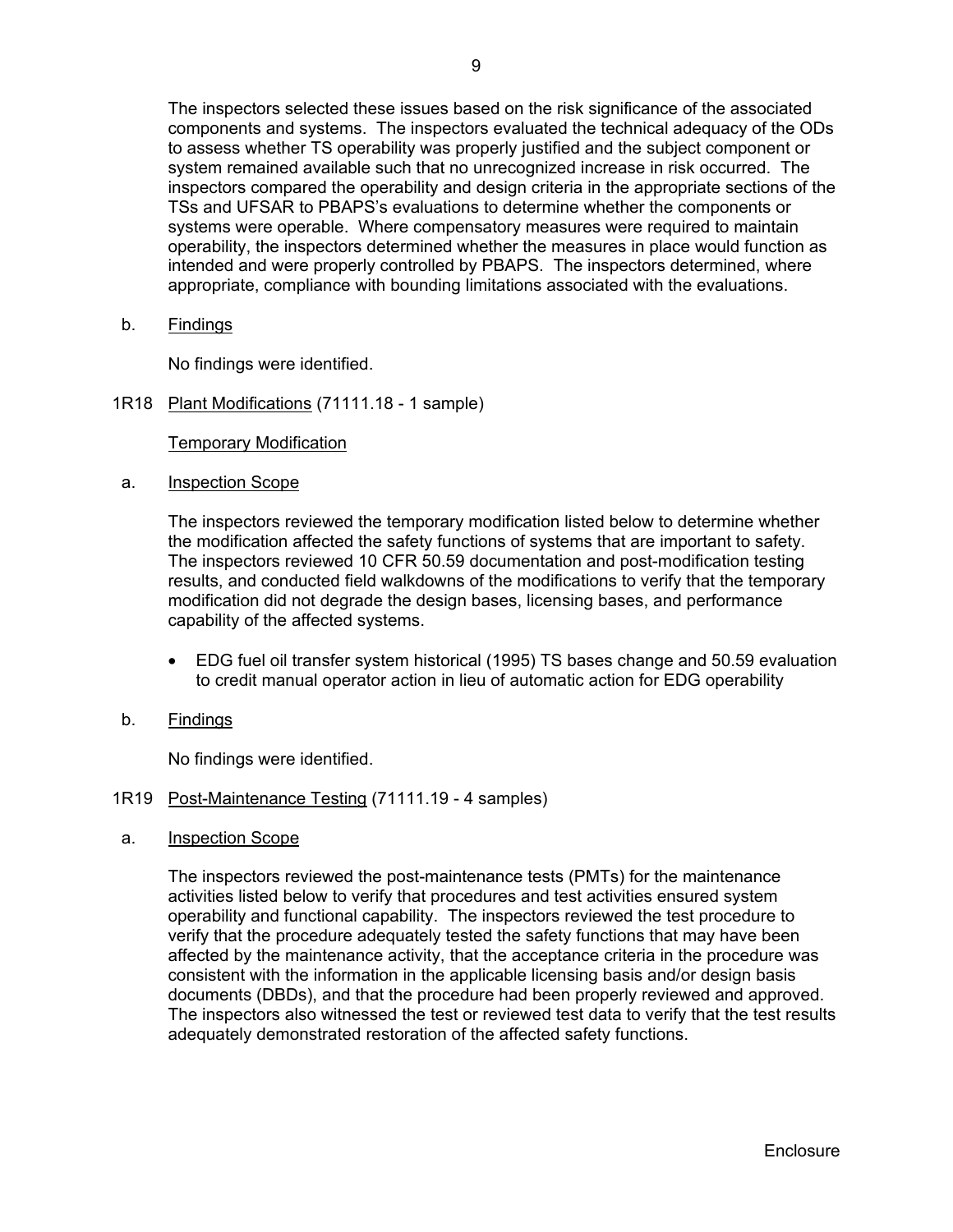- Unit 2 and Unit 3 intake structure 480V motor control center E-224-P-A corrective maintenance on April 24, 2013
- Unit 3 main steam line (MSL) detection emergent maintenance on May 15, 2013
- E-1 EDG PMT following two-year overhaul on May 16, 2013
- Emergency SWGR and battery room fan damper backup nitrogen supply corrective maintenance on May 28, 2013
- b. Findings

No findings were identified.

- 1R22 Surveillance Testing (71111.22 5 samples)
- a. Inspection Scope (3 routine surveillances; 1 RCS sample; 1 IST sample)

The inspectors observed performance of surveillance tests (STs) and/or reviewed test data of selected risk-significant SSCs to assess whether test results satisfied TSs, the UFSAR, and PBAPS procedure requirements. The inspectors verified that test acceptance criteria were clear, tests demonstrated operational readiness and were consistent with design documentation, test instrumentation had current calibrations and the range and accuracy for the application, tests were performed as written, and applicable test prerequisites were satisfied. Upon test completion, the inspectors considered whether the test results supported that equipment was capable of performing the required safety functions. The inspectors reviewed the following STs:

- ST-O-013-301-3, RCIC Pump, Valve, Flow and Unit Cooler Functional and In-service Test on April 24, 2013
- ST-I-002-250-3, Core Flow Verification on May 13, 2013
- ST-I-01G-105-2, Automatic Depressurization System Channel 'B' Logic System Functional Test on May 22, 2013
- ST-O-033-300-2, ESW, Valve, Unit Cooler, and ECT Fans Functional Inservice Test on May 29, 2013
- ST-O-020-560-2, Reactor Coolant Leakage Test on June 11, 2013
- b. Findings

No findings were identified.

## **Cornerstone: Emergency Preparedness**

1EP6 EP Drill Evaluation (71114.06 - 1 sample)

Emergency Preparedness Drill Observation

a. Inspection Scope

The inspectors evaluated the conduct of a routine PBAPS emergency drill on April 3, 2013, to identify any weaknesses and deficiencies in the classification, notification, and protective action recommendation development activities. The inspectors observed emergency response operations in the simulator and technical support center to determine whether the event classification, notifications, and protective action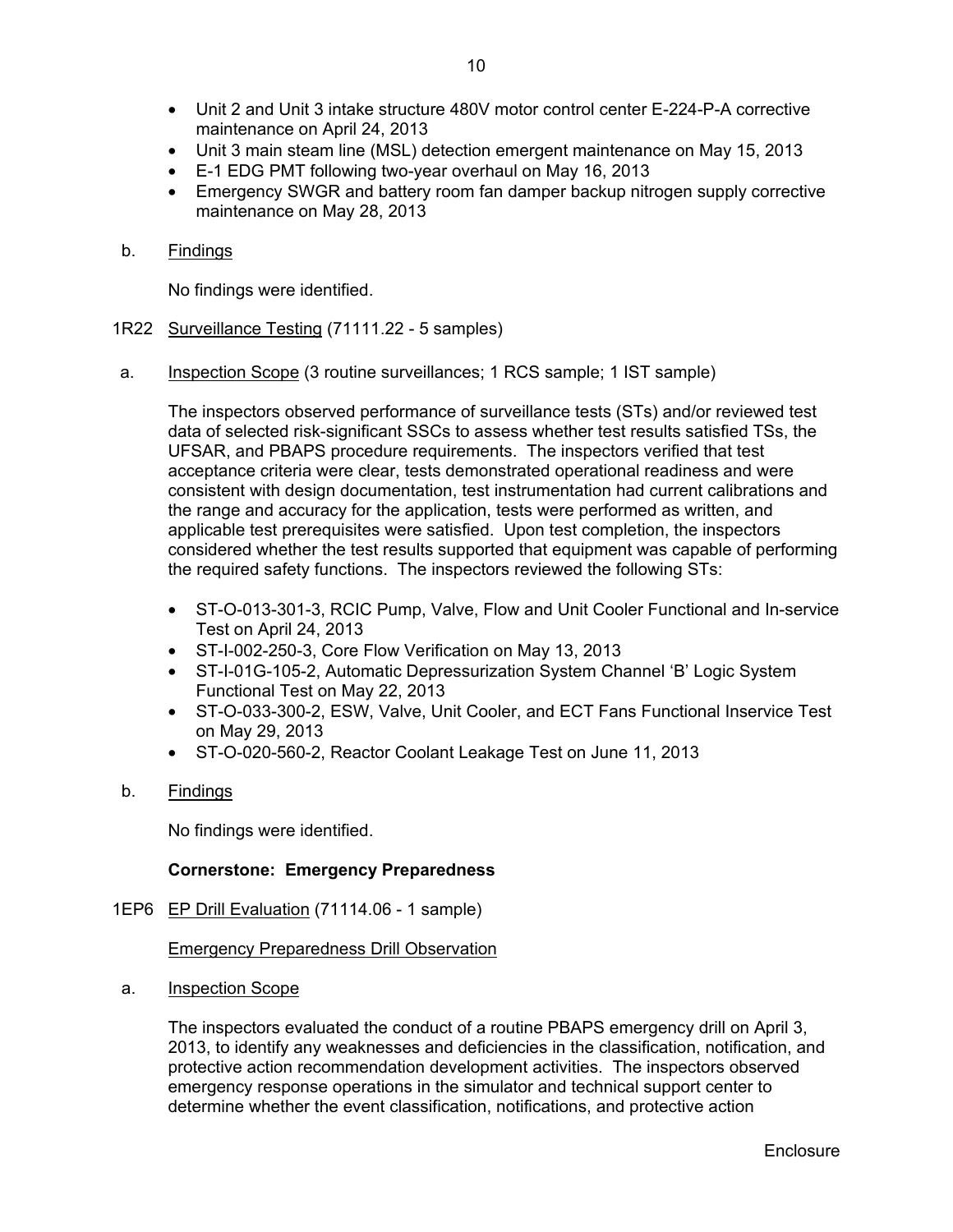recommendations were performed in accordance with procedures. The inspectors also attended the station drill critique to compare inspector observations with those identified by PBAPS staff in order to evaluate PBAPS's critique and to verify whether the PBAPS staff was properly identifying weaknesses and entering them into the CAP.

b. Findings

No findings were identified.

## **4. OTHER ACTIVITIES**

- 4OA1 Performance Indicator Verification (71151 4 sample)
- .1 Reactor Coolant System (RCS) Specific Activity and RCS Leak Rate
- a. Inspection Scope

The inspectors reviewed PBAPS's submittal for the RCS specific activity and RCS leak rate performance indicators (PIs) for both Unit 2 and Unit 3 for the period of January 1, 2012, through March 31, 2013. To determine the accuracy of the PI data reported during those periods, the inspectors used definitions and guidance contained in Nuclear Energy Institute (NEI) Document 99-02, "Regulatory Assessment PI Guideline," Revision 6. The inspectors also reviewed RCS sample analysis and control room logs of daily measurements of RCS leakage, and compared that information to the data reported by the PI. Additionally, the inspectors observed chemistry technician surveillance activities that determined the RCS identified leakage rate, and discussed the chemistry RCS sampling data and analysis.

b. Findings

No findings were identified.

- 4OA2 Problem Identification and Resolution (71152 2 samples)
- .1 Routine Review of Problem Identification and Resolution Activities
- a. Inspection Scope

As required by Inspection Procedure (IP) 71152, "Problem Identification and Resolution," the inspectors routinely reviewed issues during baseline inspection activities and plant status reviews to verify that PBAPS entered issues into the CAP at an appropriate threshold, gave adequate attention to timely corrective actions, and identified and addressed adverse trends. In order to assist with the identification of repetitive equipment failures and specific human performance issues for follow-up, the inspectors performed a daily screening of items entered into the CAP and periodically attended condition report screening meetings.

b. Findings

No findings were identified.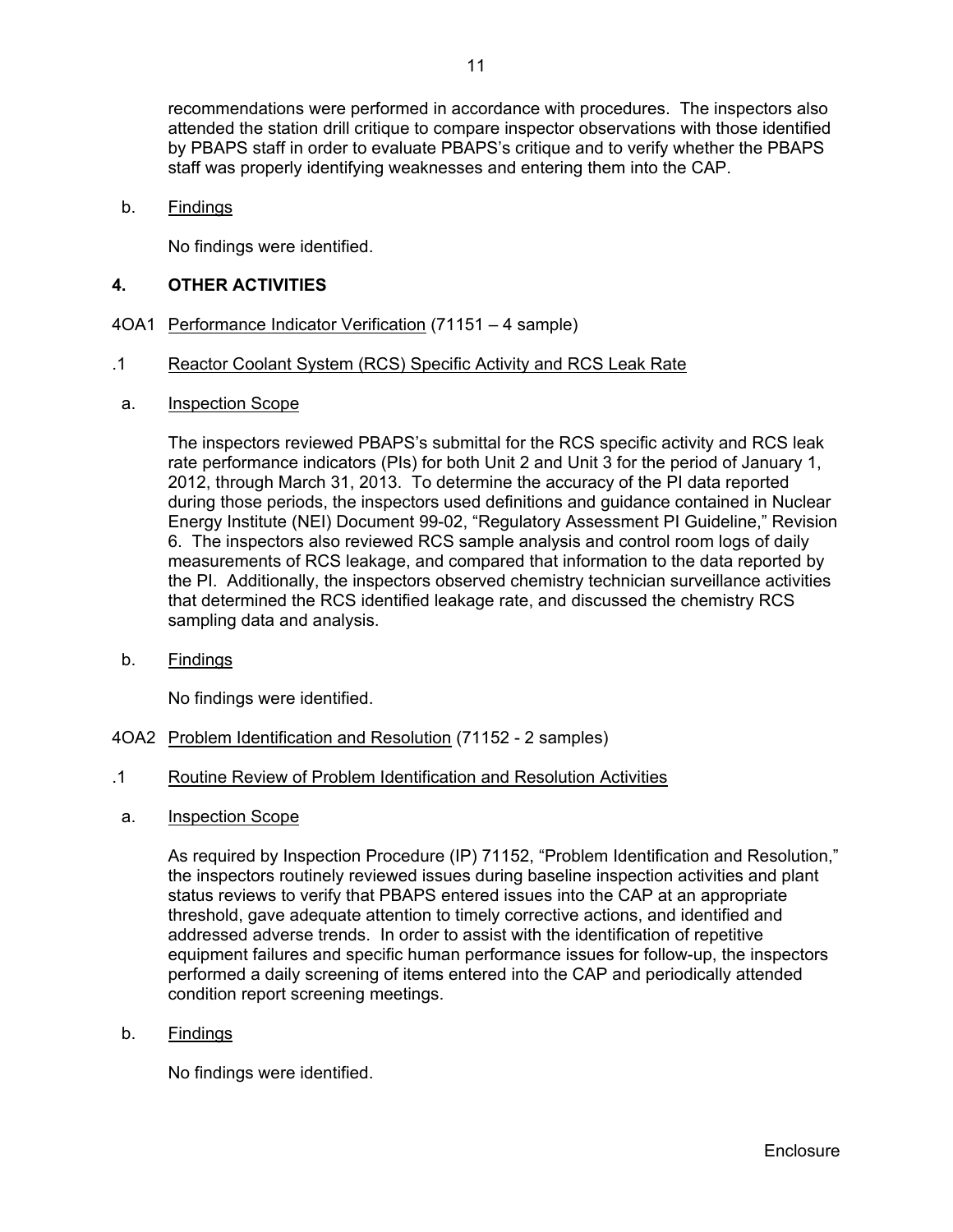## .2 Semi-Annual Trend Review (1 Semi-annual Trend sample)

#### a. Inspection Scope

The inspectors performed a semi-annual review of site issues, as required by IP 71152, "Problem Identification and Resolution," to identify trends that might indicate the existence of more significant safety issues. In this review, the inspectors included repetitive or closely-related issues that may have been documented by PBAPS outside of the CAP, such as trend reports, PIs, major equipment problem lists, system health reports, MR assessments, and maintenance or CAP backlogs. The inspectors also reviewed PBAPS's CAP database for the six month period covering December 1, 2012 through May 31, 2013, to assess CRs written in various subject areas (equipment problems, human performance issues, etc.), and individual issues identified during the NRC's daily CR review (Section 4OA2.1). The inspectors reviewed the PBAPS's trend report for the fourth quarter of 2012 and the first quarter of 2013, conducted under LS-AA-125-1005, "Coding and Analysis Manual," to verify that PBAPS personnel were appropriately evaluating and trending adverse conditions in accordance with applicable procedures.

## b. Findings and Observations

No findings were identified.

The inspectors noted minor adverse trends identified by PBAPS in the areas of site-wide human performance, maintenance work package quality, and aging equipment reliability. There were no adverse safety consequences as a result of these low level trend issues. Based on the overall results of the semi-annual trend review, the inspectors determined that PBAPS was appropriately identifying and entering issues into the CAP, adequately evaluating the identified issues, and properly identifying adverse trends before they became more safety significant problems.

### .3 Annual Sample: Review of the Operator Workaround Program

#### a. Inspection Scope

The inspectors reviewed the cumulative effects of the existing operator workarounds (OWAs), operator burdens, existing operator aids and disabled alarms, and open main control room deficiencies to identify any effect on operator actions included in emergency operating procedures, and any impact on possible initiating events or mitigating systems. The inspectors evaluated whether station personnel had identified, assessed, and reviewed OWAs as specified in PBAPS procedure OP-AA-102-103, "Operator Work-Around Program."

The inspectors reviewed PBAPS's process to identify, prioritize and resolve main control room distractions to minimize operator burdens. The inspectors reviewed the system used to track these OWAs and recent PBAPS self assessments of the program. The inspectors also toured the control room and discussed the current OWAs with the operators to ensure the items were being addressed on a schedule consistent with their relative safety significance.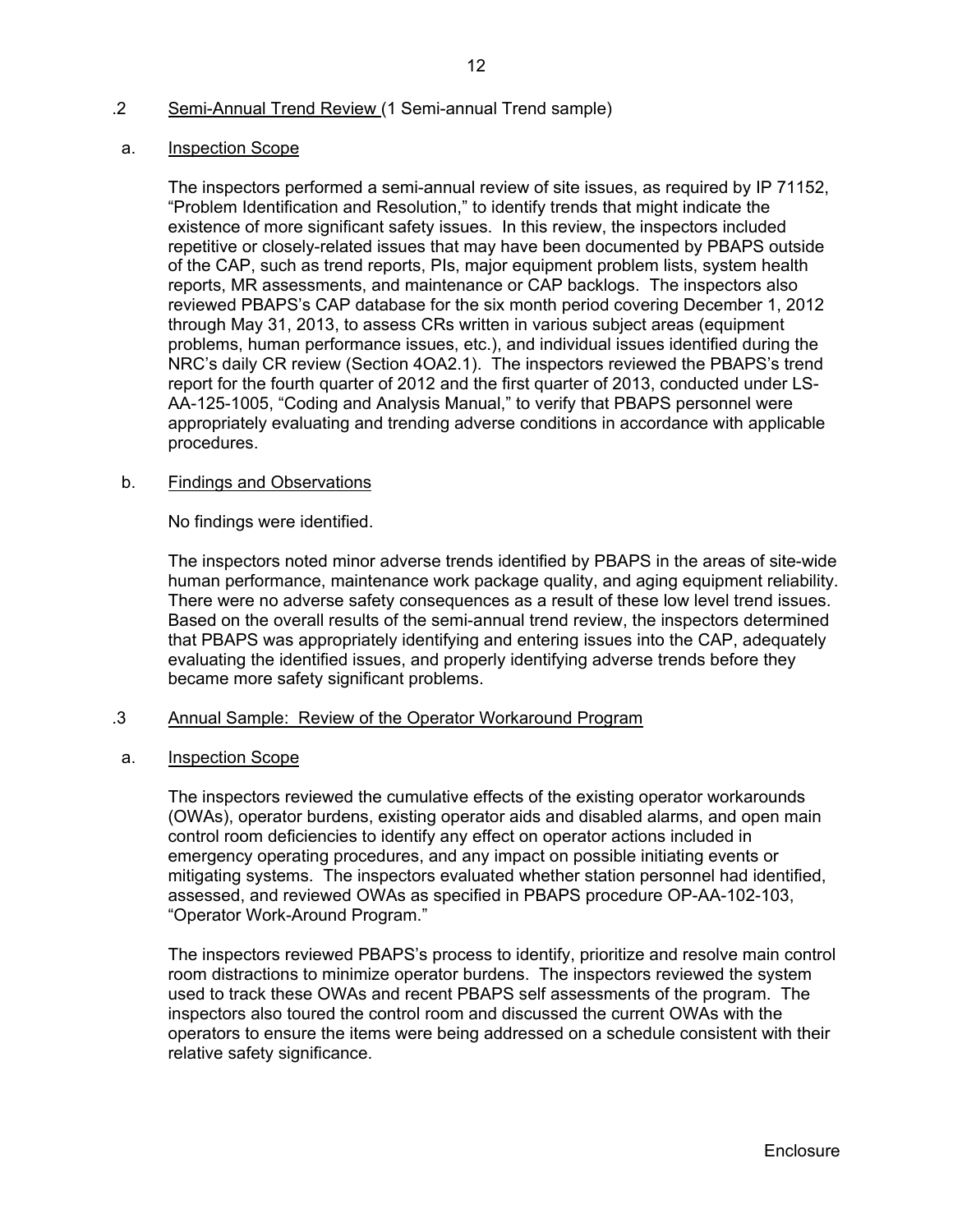#### b. Findings and Observations

No findings were identified.

The inspectors determined that the issues reviewed did not adversely affect the capability of the operators to implement abnormal or emergency operating procedures. The inspectors also verified that PBAPS entered OWAs and burdens into the CAP at an appropriate threshold and planned or implemented corrective actions commensurate with their safety significance.

4OA3 Follow-up of Events and Notices of Enforcement Discretion (71153)

### (Closed) Cask Event Report (CER) 05000277/05000278/07200029 dated February 22, 2013: Submittal of Independent Spent Fuel Storage Installation (ISFSI) CER

On January 24, 2013, PBAPS staff determined that in the June/July 2001 ISFSI loading campaign, a total of four Unit 3 fuel assemblies that were cooled for 9.8 years and had a decay heat value of 0.201 kW each, were loaded into four Transnuclear (TN) 68 storage casks. The Certificate of Compliance (CoC) 72-102, TS, Amendment 0, Section 2.1.1, Table 2.1.1-1, requires fuel assemblies to be cooled for 10 years before being loaded into casks.

PBAPS reported this event to the NRC within 24 hours of discovery on January 25, 2013, as a condition prohibited by TS, and followed up with a CER dated February 22, 2013, in accordance with TS 2.2.2 and 2.2.3. There were no actual safety consequences associated with this event. The four General Electric (GE) six 8x8 type fuel assemblies were each below the 0.312 kW assembly limit of TS 2.1.1.E.ii at the time they were loaded into the storage casks. The actual fuel decay heat values did not result in any thermal issues with the fuel or casks. PBAPS staff also entered the issue into the CAP as action request (AR) 1466359.

The inspectors determined that this performance deficiency was not more than minor because each spent fuel assembly had a calculated decay heat value of 0.201 kW at the time they were loaded into the storage casks, which is below the 0.312 kW per assembly limit in TN CoC 72-1027, TS 2.1.1, Amendment 0. The inspectors reviewed the PBAPS evaluation that determined the loading of the four fuel assemblies did not impact the shielding, confinement, and thermal design functions of the loaded TN-68 casks. The four assemblies that were loaded in June/July 2001 became compliant with the ten year cooling TS requirement on September 14, 2001. The NRC approved Amendment 1 to TN CoC 72-1027 in October 2007. Amendment 1 increased the TS average burn-up limit and decreased the TS minimum allowable cooling time for all fuel types except GE 7x7 assemblies. The revised minimum cooling time for the 8x8 assemblies was reduced to seven years in accordance with Amendment 1. In April 2013, PBAPS staff updated the four applicable TN-68 casks to the requirements of CoC 72-1027, Amendment 1, in accordance with 10 CFR 72 requirements. The inspectors reviewed the changes made in the fuel selection process with personnel from reactor engineering and determined that the improved process reduces the probability of a similar problem. PBAPS personnel also performed a review of all fuel assemblies currently stored in dry casks and did not identify any additional assemblies that did not meet the ten-year TS cooling time requirement for casks loaded to TS, Amendment 0 criteria.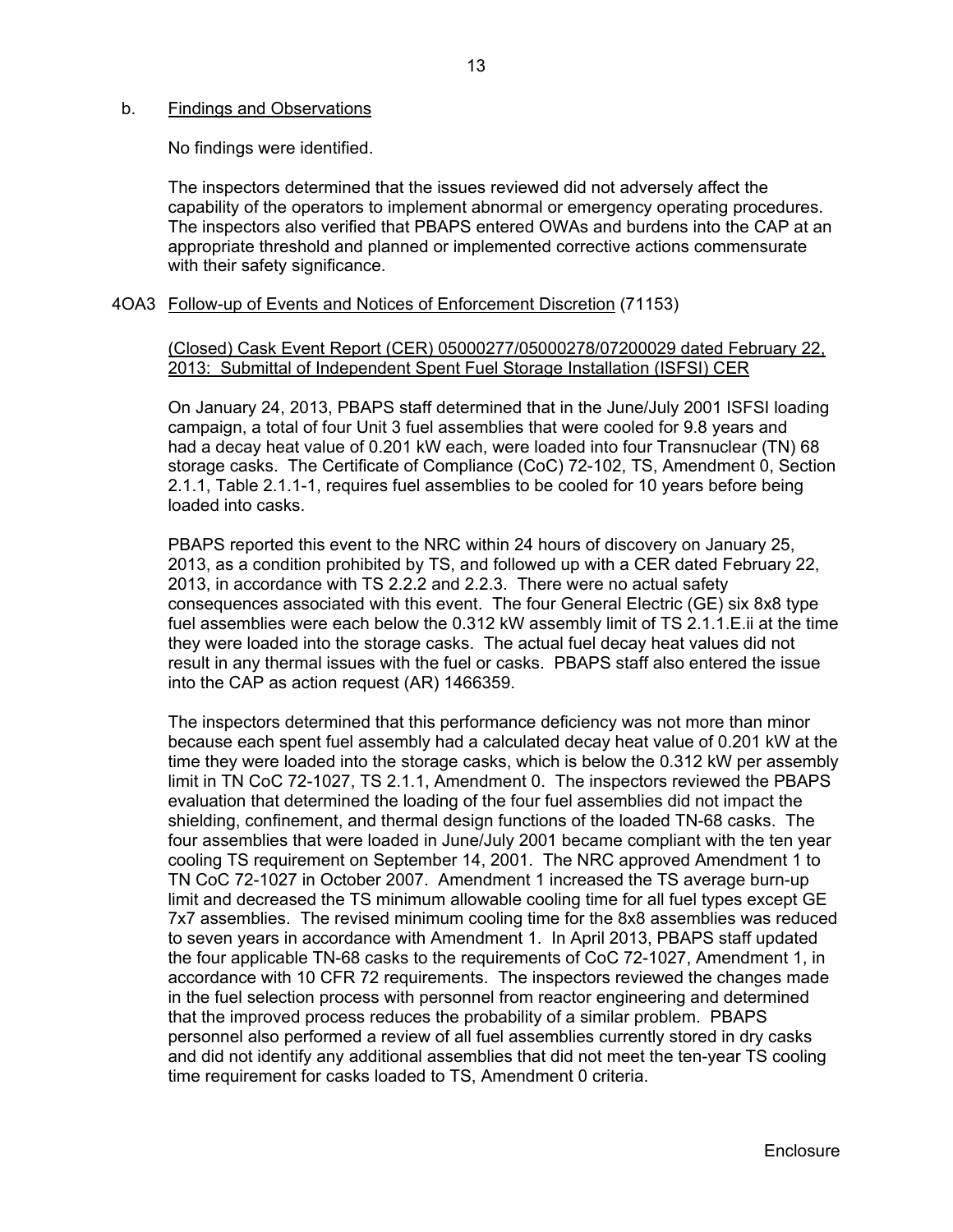In conclusion, the four spent fuel assemblies, at the time they were loaded, would meet the current TS requirements for fuel loaded under TS, Amendment 1, which Exelon now follows for cask loading. PBAPS submitted an exemption request to the NRC dated May 23, 2013, to document the four TN-68 casks that were loaded with one assembly that did not meet the minimum cooling time. This CER is closed.

#### 4OA5 Other Activities

.1 Independent Spent Fuel Storage Installation (ISFSI) Cask Loading and Transport (60855, 60855.1)

#### a. Inspection Scope

The inspectors verified by direct observation and independent evaluation that PBAPS staff performed cask loading activities in a safe manner and in compliance with the CoC, TS, regulations, and Exelon procedures. The inspectors conducted direct observations of various aspects of the loading and preparation of one spent fuel cask (No. 63) during the week of May 13, 2013. The inspectors toured the ISFSI and observed portions of PBAPS's cask maneuvers at the ISFSI pad during the 2013 cask re-spacing campaign. The inspectors also reviewed PBAPS activities related to long-term operation and monitoring of the ISFSI. The inspectors visited the central alarm station (CAS) and observed the cask helium pressure monitoring alarms and indications.

The inspectors observed and evaluated PBAPS's loading of the third TN-68 cask associated with PBAPS's current ISFSI dry cask loading campaign for Unit 3, and reviewed documentation and records associated with the first two TN-68 loading activities. The inspectors observed TN-68 loading and processing operations including: placement of the cask into the spent fuel pool (SFP), loading spent fuel into the cask, removal of the cask from the SFP, decontamination and surveying, cask draining, vacuum drying, helium backfilling, leak testing, and transport of the cask to the ISFSI pad. The inspectors also observed the lid bolt torqueing process via remote cameras on the cask platform. The inspectors were able to verify adherence to the bolt torqueing pattern and multiple staged passes. During performance of the activities, the inspectors evaluated PBAPS's familiarity with procedures, supervisory oversight, and communication and coordination between the personnel involved. The inspectors attended PBAPS's briefings to assess their ability to identify critical steps of the evolution, potential failure scenarios, and human performance tools to prevent errors. The inspectors also reviewed the loading and monitoring procedures and evaluated PBAPS's procedure adherence. The inspectors attended pre-shift briefs and noted that the discussions included procedure adherence, three-way communications, and a review of the work activities.

The inspectors reviewed PBAPS's program associated with fuel characterization and selection for storage. The inspectors reviewed cask fuel selection packages to verify that PBAPS staff were loading fuel in accordance with the CoC and TS. In addition, the inspectors independently verified the cask loading for cask Nos. 61 and 63 via review of the digital recording. PBAPS staff did not plan to load any damaged fuel assemblies during this campaign.

The inspectors reviewed radiation protection (RP) procedures and radiation work permits (RWPs) associated with the ISFSI loading campaign. The inspectors also reviewed the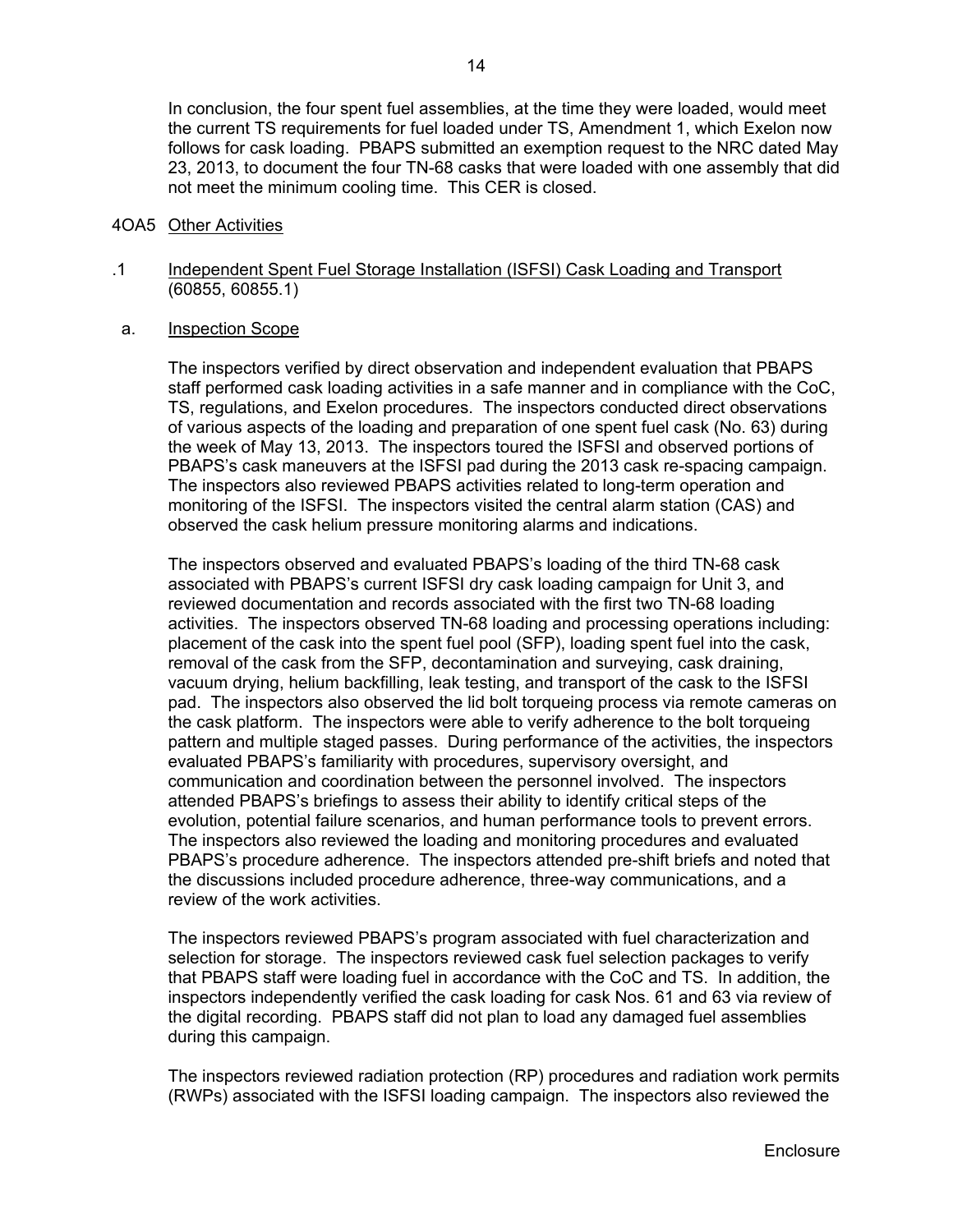as-low-as-is-reasonably-achievable (ALARA) goal for the loading of all three casks to determine the adequacy of Exelon's radiological controls and to ensure that radiation worker doses were ALARA, and that project dose goals could be achieved. The inspectors reviewed radiological records from the current loading campaign to confirm that contamination levels measured on the TN-68 casks were within the limits specified by the TS and consistent with values specified in the UFSAR.

The inspectors toured the ISFSI pad to assess the material condition of the pad and the loaded TN-68 casks and verified that PBAPS staff appropriately performed surveillance tests in accordance with TS requirements. The inspectors also verified that transient combustibles were not being stored on the ISFSI pad or in the vicinity of the loaded casks. The environmental reports were reviewed to verify that areas around the ISFSI site boundary were within the limits specified in 10 CFR Part 20 and 10 CFR 72.104. The inspectors reviewed PBAPS's 10 CFR 72.48 screenings, corrective action reports, and the associated follow-up actions that were generated since the last loading campaign at PBAPS to ensure that issues were entered into the CAP, prioritized, and evaluated commensurate with their safety significance.

b. Findings

No findings were identified.

4OA6 Meetings, Including Exit

#### Quarterly Resident Exit Meeting Summary

On July 19, 2013, the resident inspectors presented the inspection results to Pat Navin, Plant Manager, and other PBAPS staff, who acknowledged the findings. The inspectors verified that no proprietary information was retained by the inspectors or documented in this report.

### **ATTACHMENT: SUPPLEMENTARY INFORMATION**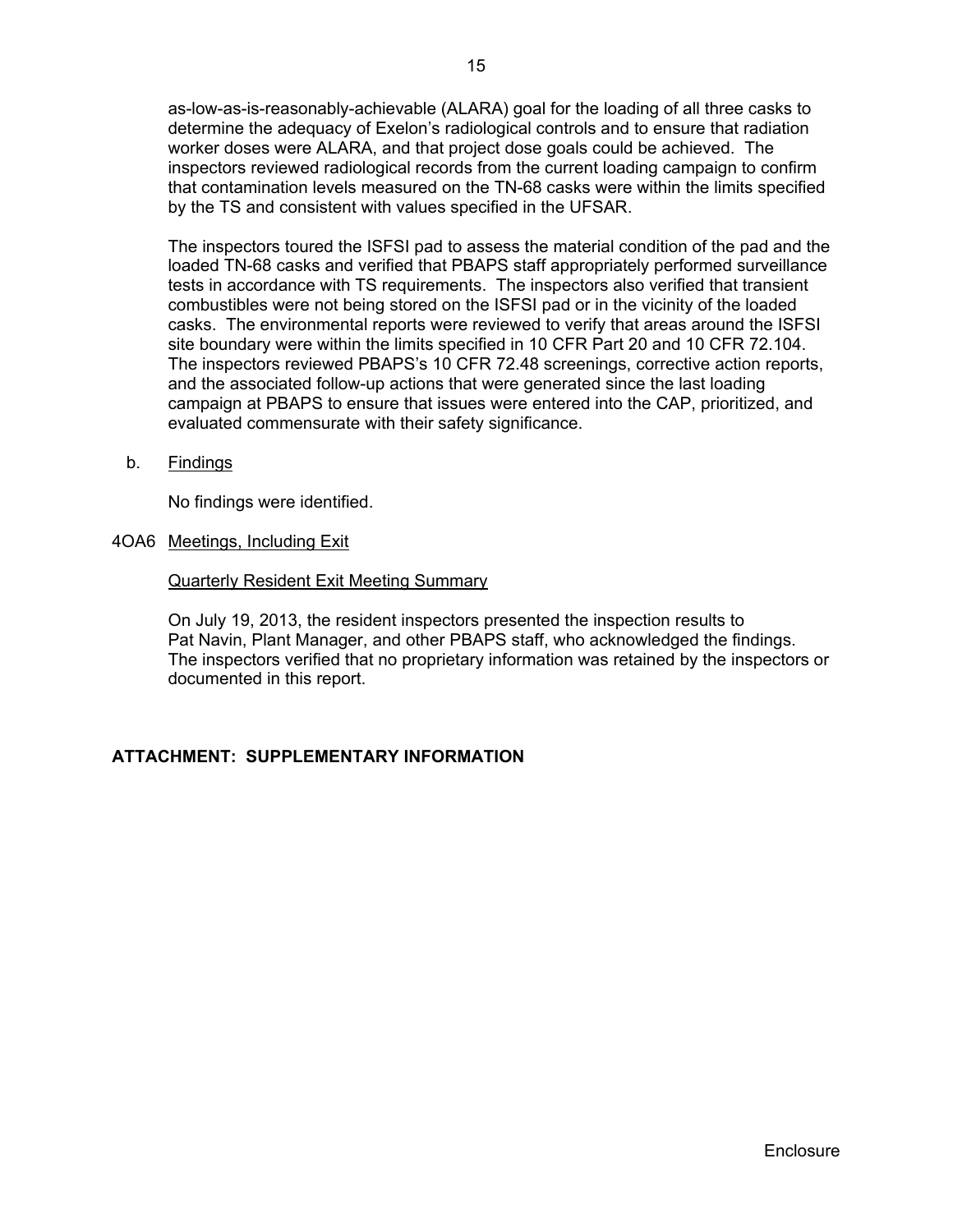## A-1

## **SUPPLEMENTARY INFORMATION**

## **KEY POINTS OF CONTACT**

### Exelon Generation Company Personnel

M. Massaro, Site Vice President

- P. Navin, Plant Manager
- N. Alexakos, Emergency Preparedness Manager
- J. Armstrong, Regulatory Assurance Manager
- R. Bolding, Respiratory Physicist
- J. Bowers, Training Director
- B. Hennigan, Operations Training Manager
- M. Herr, Operations Director
- R. Holmes, Radiation Protection Manager
- J. Kovalchick**,** Security Manager
- T. Moore, Site Engineering Director
- P. Rau, Work Management Director
- R. Reiner, Chemistry Manager
- R. Shortes, Radiological Engineering Manager
- D. Striebig, Emergency Preparedness Coordinator

#### NRC Personnel

- M. Gray, Branch Chief
- S. Hansell, Senior Resident Inspector
- A. Ziedonis, Resident Inspector
- E. DiPaolo, Limerick Senior Resident Inspector
- T. Dunn, Operations Engineer
- J. Nicholson, Health Physicist
- J. Schoppy, Senior Reactor Inspector
- A. Turilin, Project Engineer
- J. Woodfield, Storage and Transportation Engineer

### **LIST OF ITEMS OPENED, CLOSED, DISCUSSED, AND UPDATED**

Opened/Closed None

Closed

07200029/2013001 CER Submittal of Independent Spent Fuel Storage Installation (ISFSI) Cask Event Report (CER) (Section 4OA3)

Opened None

Discussed/Updated None

Attachment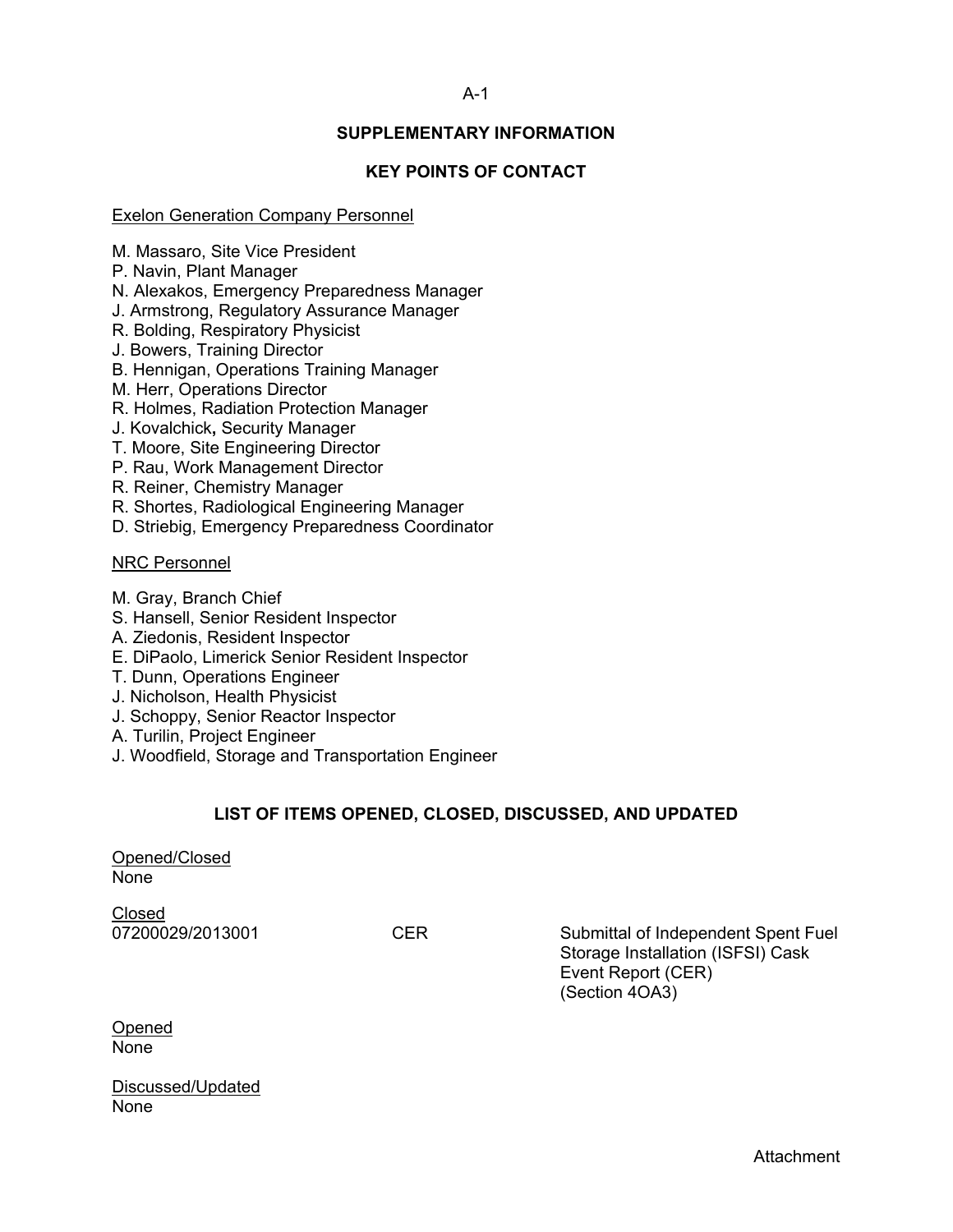## **LIST OF DOCUMENTS REVIEWED**

\* -- Indicates NRC-identified

### **Section 1R01: Adverse Weather Protection**

#### **Procedures**

OP-AA-108-111-1001, Severe Weather and Natural Disaster Guidelines, Revision 10 OP-AA-108-107-1001, Station Response to Grid Capacity Conditions, Revision 4 OP-PB-108-111-1001, Preparation for Severe Weather, Revision 9

CRs

1516039, Summer Readiness Work Package Required for MSL Drawers 1516206, Summer Readiness Work Package Required for MSL Drawers 1516241, Summer Readiness Work Package Required for MSL Drawers 1516242, Summer Readiness Work Package Required for MSL Drawers 1516248, Summer Readiness Work Package Required for MSL Drawers 1516253, Summer Readiness Work Package Required for MSL Drawers 1516257, Summer Readiness Work Package Required for MSL Drawers 1516260, Summer Readiness Work Package Required for MSL Drawers 1523478, Site 10 Backfilled Due to Tornado Watch 1524650, 24 EPZ Sirens Lose AC Power Due to Thunderstorm 1524670, 23 Peach Bottom Sirens OOS Due to Severe Weather 1524706, 'B' RHR Motor Hatch Unable to be Lifted 1529932, Site 10 Filled in due to Tornado Watch

Work Orders C0247066-05, Unit 3 RHR 'B' and 'D', Remove and Reinstall Equipment Hatches for EPU

**Miscellaneous** Unified Control Rom Log, Wednesday, May 29, 2013, Day Shift Unified Control Rom Log, Friday, May 24, 2013, Day Shift

#### **Section 1R04: Equipment Alignment**

Procedures

SO 23.1.A-2, HPCI System Setup for Automatic or Manual Operation, Revision 21 COL 23.1.A-2, HPCI System, Revision 28

### **Section 1R05: Fire Protection**

**Procedures** FF-01, Fire Brigade, Revision 20 PF-132, Diesel Generator Building, Revision 8 PF-62, HPCI Pump Room, Revision 6 PF-13D, 3 'A' and 3 'C' CS Pump Room, Revision 2 PF-63, RCIC Pump Room, Revision 4 PF-13H, Unit 3 RB North Area Elevation 135' PF-13P, Unit 3 RB South Area Elevation 135', Revision 5 T-345-2, Area 45 Fire Guide, Revision 1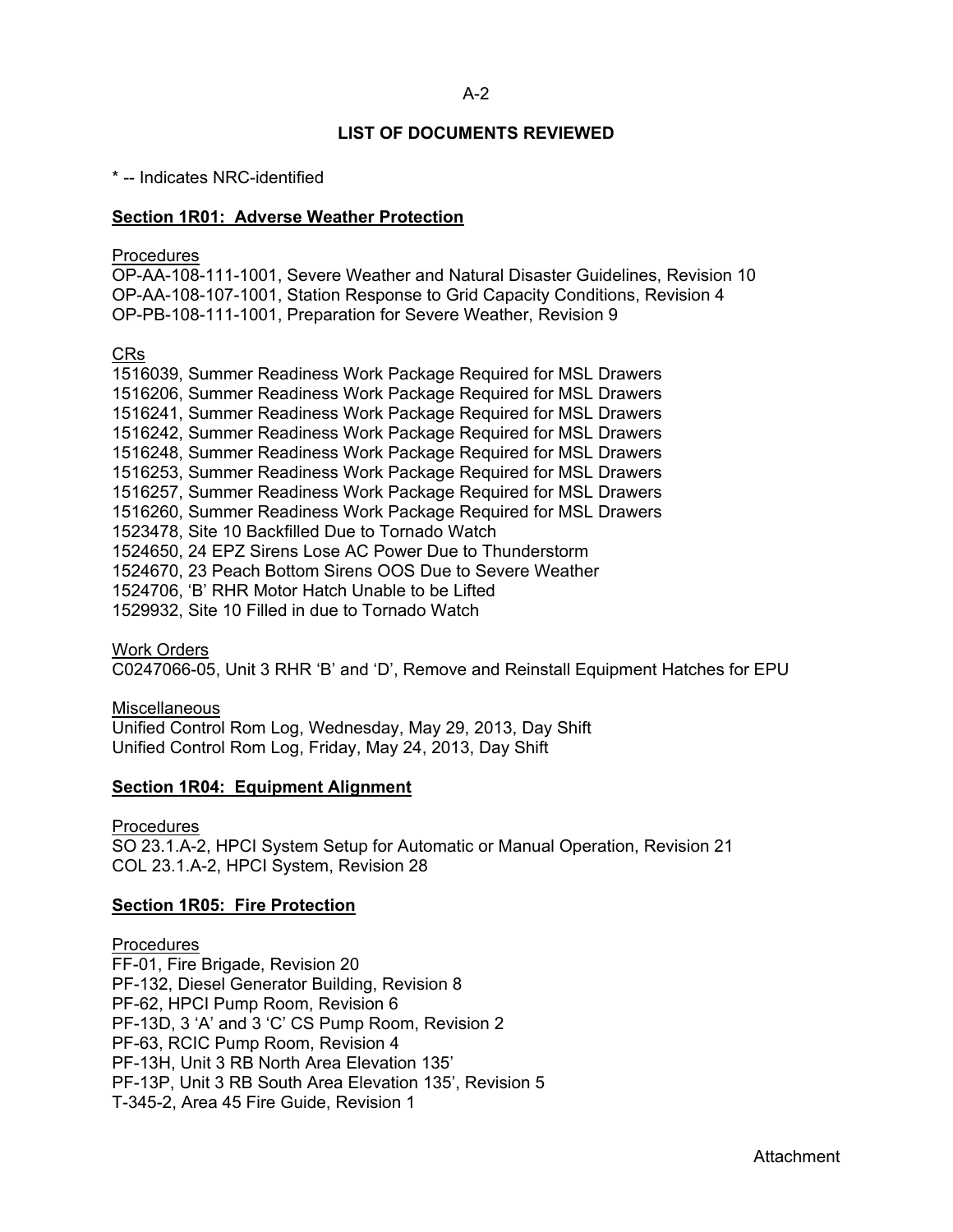## **Section 1R11: Licensed Operator Requalification Program**

**Procedures** 

OP-AA-103-102, Watch Standing Practices, Revision 12

TQ-AA-150, Operator Training Programs, Revision 8

TQ-AA-155, Conduct of Simulator Training and Evaluation, Revision 1

TQ-AA-203, On-the-Job Training and Task Performance Evaluation, Revision 9

TQ-AA-223-F050, Exelon Performance Training and Evaluation Template, Revision 8

TQ-JA-150-01, JPM Development, Revision 1

TQ-JA-150-04, JPM Work Practice Standards, Revision 01a

SO 10.1.D-2, RHR System Torus Cooling, Revision 20

SO 10.7.A-3, RHR System LPCI Mode Manual Start, Revision 7

CRs

1514506, High Differential Press on B1 Waterbox

1514507, High Differential Press on B2 Waterbox

1515289 2 'B' RFP Min Flow Valve AO-2139B Opened too Quickly

1515290, Unit 2 'C' Condenser Backpressure High during Load Drop

1515308, Drain Valve is Leaking Steady Stream

1515310, Drain Valves Found Leaking By

1515311, Drain Valve is Leaking By

1515313, Drain Valves Found Leaking By

1515314, Gasket Leak on HX

1515319, Unit 2 B2 Waterbox Inlet Valve has Split Indication

1515375, Valve Seat Leak By

1515970, 4.0 Critique For Night Work (PSO4) Unit 2 Load Drops

1515999, PSO4 EOS Critique for Night Shift 5.17.13 to 5.20.13

1516472, PSO5 Load Drop 4.0 Critique

1517081, Perform LOCA-Load Shed to Cooling Tower Fans

1517241, RE Critique for May 2013 Unit 2 Load Drops

1517997, Lube Oil to 2 'A' RFPT Bearing Press High

1519925, Actions for Isolated Room Coolers in Moisture Separator Area

\*1531579, OIO Enhancement JPM Scripting Improvement Work Practice Evaluation

**Miscellaneous** 

PBAPS JPM 2190010101 / PLOR-005C, Start-up the Torus Cooling System, Effective 05/10/13, Performed 06/17/13

PBAPS Operations Training Department Human Performance and Coaching Evaluation Form PLOT-5010-S39, RHR System Operator Training Lesson Plan

# **Section 1R12: Maintenance Effectiveness**

Procedures

ST-O-37D-372-2, DDFP Battery Check, Revision 10, Performed 05/09/13 ST-O-37D-370-2, DDFP Operability Test, Revision 32, Performed 05/10/13 ST-O-37D-372-2, DDFP Battery Check, Revision 10, Performed 05/11/13

CRs

1519622, MO-2-14-026A Backseat 1519770, PSO4 EOS Critique for Night Shift 5.28.13 to 5.30.13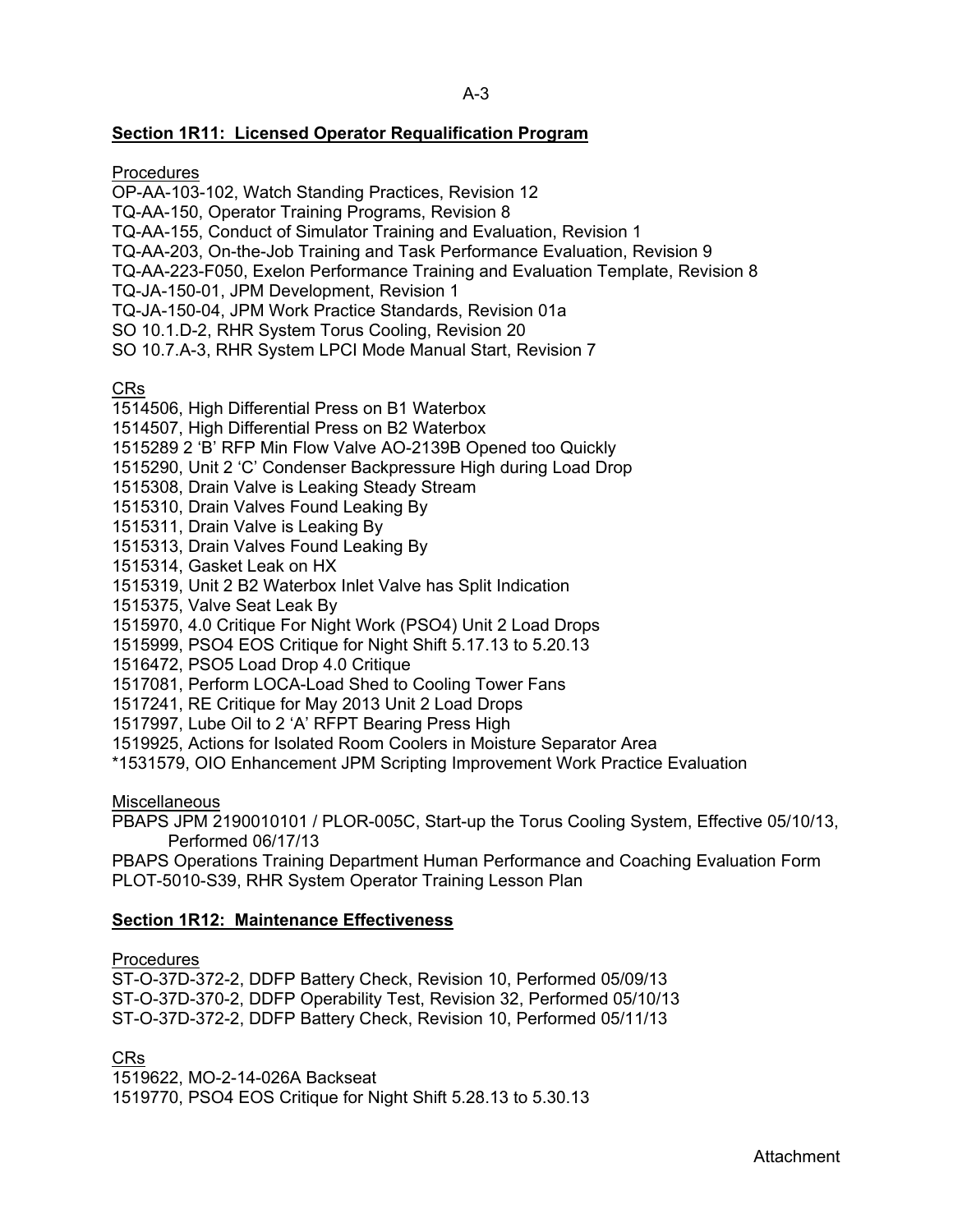A-4

1520281, Machined Stem Nut Dimensions Old Vs New 1512396, 00D409 Battery Charger High Amperage 1512623, 0AD408 Voltage Higher Than Nominal Valve 1513588, Clearance and Tagging PI for Work Week 1323 is Red 1515391, 0BD408 Terminal Voltage Lower than Nominal Range 1517496, DDFP Battery Voltages Outside Nominal Values 1519839, DDFP Voltages Outside Nominal Values 1524993, DDFP Battery has a Loose Terminal

## **Miscellaneous**

Unified Control Room Log, Night Shift, dated May 10, 2013

## **Section 1R13: Maintenance Risk Assessments and Emergent Work Control**

CRs

1324453, NRC-Identified Enhancement to Protected Equipment Practices 1461292, NRC-Identified Protected Equipment Enhancement Actions

## **Section 1R15: Operability Evaluations**

### **Procedures**

AO 52D.2, Diesel Fuel Oil Day Tank Filling with Associated Transfer Pump OOS, Revision 4 ST-O-52D-203-2, DG Fuel Oil Transfer Pump 0CP060 and Suction Check Valve

CHK-0-52D-10099C Inservice Test, Revision 18

ST-C-095-885-2, Diesel Generator Main Fuel Tank Sampling and Analysis, Revision 14

### CRs

1276499, RCIC Vibration in Alert Range

1331025, U3 RCIC Recurring Issue of High Vibrations/Oil Results

1363491, EACE 1331025 Unit 3 RCIC Pump, C Code Repair 3R19

1399787, U3 RCIC Pump Vibrations in Alert Range

1440447, Evaluate Deferral of P3R19 CM A183004 to On-Line / P3R20

1514694, Failure of RT-M-40W-625-2 Step 6.1.27

1516113, RV-0-36B-00779 Failed RT-M-40W-625-2

1516291, Incorrect Control ID for ESBR HVAC Backup Nitrogen Bottle

1516940, Inst N2 B/U Supply Pressure is Reading High Out of Spec

1517771, PCR-0-36B-18045 External Leakage

1517798, 0AV35 Fan Rotating Backward - 64RPM

1518304, PSO1 EOS Critique for Night Shift 5/24/13 to 5/27/13

\*1518168, On Shift Operability/Functionality Reviews

1520281, Machined Steam Nut Dimensions Old vs. New

1510906, HPCI Exhaust Pot SV-53 Cycling More Frequently

## WOs / ARs

A1779249, 20P036 Oil Samples Dark

A1279156, Pri I/A Inner Check to 0AV035 0AV036 and 0BV036 Fan

A1866358, Emergency SWGR Room Temperature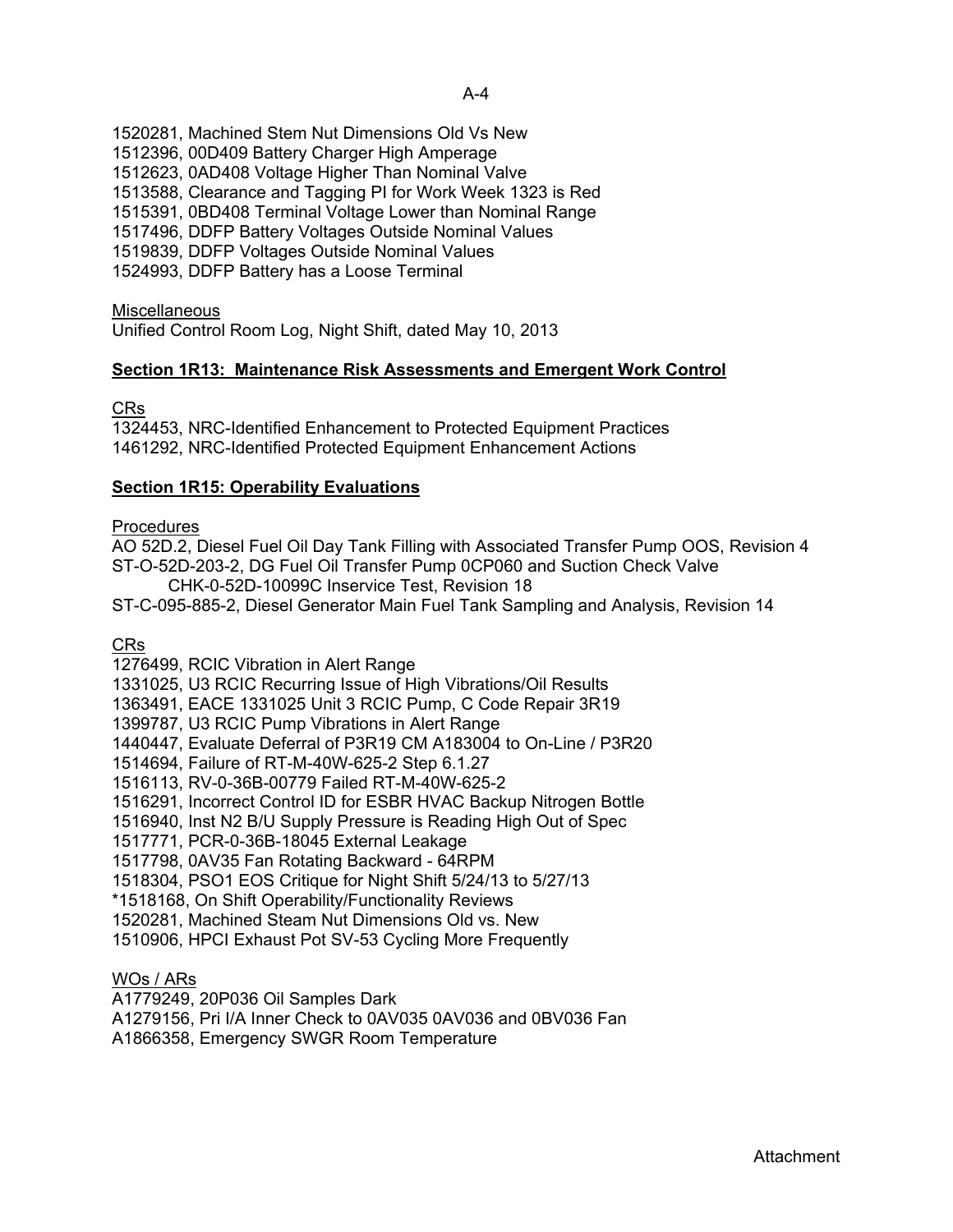**Drawings** 

M-399, Emergency SWGR, Battery Room, Laboratory Supply and Exhaust, Sheet 1, Revision 32

M-399, Emergency SWGR, Battery Room, Laboratory Supply and Exhaust, Sheet 4, Revision 5

**Miscellaneous** 

Calculation ME-OO63, Bottled Nitrogen Quantities Sufficient for Damper Actuation

Calculation PM-727, Emergency SWGR and Battery Room Maximum Temperature with Loss of Instrument Air, Revision 0

PBAPS TS 3.8.1 AC Sources - Operating

P-S-08A, Emergency SWGR and Battery Rooms HVAC System Design Basis Document, Revision 7

## **Section 1R18: Plant Modifications**

**Procedures** 

AO 52D.1, Transferring Diesel Fuel Oil Between Storage Tanks, Revision 9

- AO 52D.2, Diesel Fuel Oil Day Tank Filling With Associated Transfer Pump OOS,
- OP-AA-108-115, ODs, Revision 11
- SO 40D.1.A, Control Room Ventilation Startup and Control Room Emergency Ventilation High Radiation Trip Restoration and Automatic Operation Alignment, Revision 12
- SO 40.7.B, Place Control Room Emergency Ventilation In Service from the Control Room, Revision 12
- ST-O-40D-325-2, 'B' Control Room Emergency Ventilation Train Operational Test, Revision 7
- ST-O-40D-327-2, Control Room Emergency Ventilation Capability Test, Revision 3

ST-C-095-885-2, DG Main Fuel Tank Sampling and Analysis, Revision 14

ST-O-52D-203-2, DG Fuel Oil Transfer Pump 0CP060 and Suction Check Valve CHK-0-52D-10099C Inservice Test, Revision 18

CRs

\*1493047, LTA TS Bases for Manual Action for EDG Fuel Oil Transfer

1496304, TS Concerns with WW1316 ESW Pipe Replacement Fuel Oil PMT

1496751, TS Bases Revision 1 and Revision 2 Recordkeeping Issue

1498416, PSO1 End of Shift Critique Dayshift April 1<sup>st</sup> Through 4<sup>th</sup>

1491781, E3 D/G Lube Oil Storage Tanks Less Than Half LG

# WOs / ARs

A1745897, Replace E-4 ESW 6" Supply Piping in EDG Window EOC A1745898, Replace E-3 ESW 6" Supply Piping in EDG Window EOC A1745899, Replace E-2 ESW 6" Supply Piping in EDG Window EOC A1745900, Replace E-1 ESW 6" Supply Piping in EDG Window EOC

## **Miscellaneous**

ECR 00-00292, Main Control Room Emergency Ventilation (MCREV) TS Bases Change IMC 0612, Appendix B, Issue Screening IMC 0612, Appendix E, Examples of Minor Issues NRC Enforcement Policy SL IV Violation Examples Operator Training Lesson Plan PLOT 5040D – Control Room Ventilation Operator Training Lesson Plan PLOT 5052 – EDGs ROP PIM Search: NCVs Related to "Surveillance Requirement" from 06/01/2010 to 06/10/2013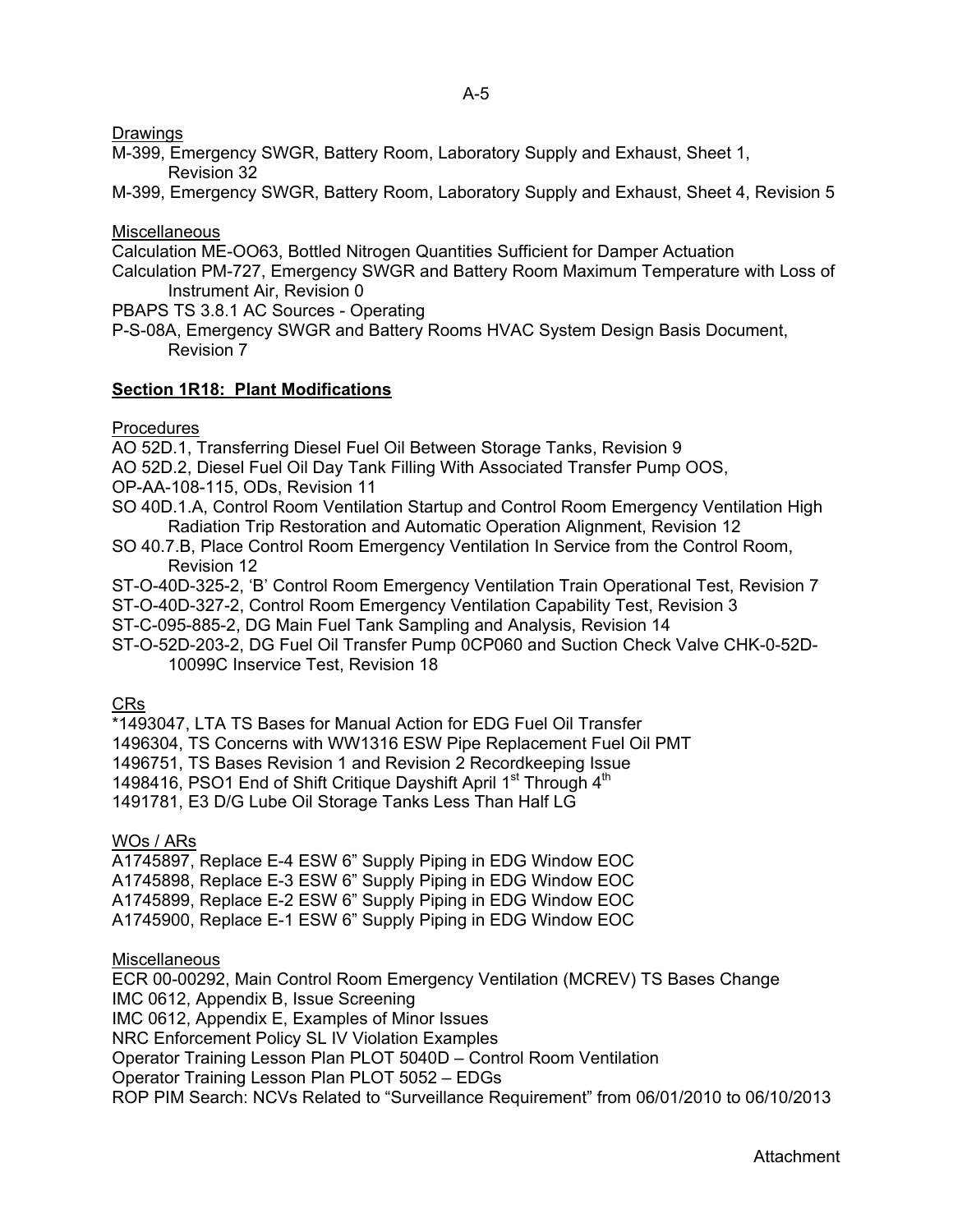TSs Section 3.7.4, MCREV System

TSs Bases Section 3.7.4, MCREV System

TSs Section 3.8, Electrical Power Systems

UFSAR Table 14.9.10, Parameters and Assumptions Used in Post-LOCA Radiological Consequences Analysis

# **Section 1R19: Post-Maintenance Testing**

## **Procedures**

SI3T-MIS-9547-C1CQ, Calibration/Functional Check of Channel C Group 1, 4 and 5 of PCIS Logic for TIS-90547C, Revision 16, Performed 05/03/2013

- ST-O-052-411-2, E-1 DG Fast Start and Full Load Test, Revision 21, Performed 05/11/13
- RT-O-052-251-2, E-1 DG Inspection Post-Maintenance Functional Test, Revision 23, Performed 05/11/13
- RT-M-40W-625-2, Emergency SWGR and Battery Room Fan Damper Backup Nitrogen Leak Check, Revision 8, Performed 05/28/13

## CRs

1512832, E-1 EDG Vertical Drive Coupling Bushing Wear

1512844, E-1 EDG PMT/Functional Test, Overspeed Trip Low in Alert Range

1512853, RT-O-052-251-2 E-1 EDG Inspection Post-Maintenance Functional Test Aborted

## **Miscellaneous**

Unified Control Room Log, Day Shift, dated May 10, 2013 Unified Control Room Log, Night Shift, dated May 10, 2013 Unified Control Room Log, Day Shift, dated May 11, 2013

## **Section 1R22: Surveillance Testing**

## **Procedures**

ST-O-013-301-3, RCIC Pump, Valve, Flow and Unit Cooler Functional and In-service Test, Revision 40, Performed 04/24/13

RT-O-013-725-3, RCIC Response Time Test, Revision 10

ST-I-002-250-3, Core Flow Verification, Revision 2

ST-O-02F-560-3, Daily Jet Pump Operability, Revision 16

Temporary Change #13-0051, ST-O-02F-560-3, Daily Jet Pump Operability, Revision 0

ST-O-033-300-2, ESW, Valve, Unit Cooler, and ECT Fans Functional Inservice Test, Revision 37

ER-AB-331-1006, BWR Reactor Coolant System Leak Monitoring and Action Plan, Revision 2

- SI-3F-20A-354-XXCQ, Calibration Check of Drywell Floor Drain Sump Flow Instruments, Revision 6
- ST-O-020-560-2, Reactor Coolant Leakage Test, Revision 13

# CRs

1506327, Unit 3 RCIC Start Time > 50 seconds

1466222, Unit 3 RCIC Start Time > 50 seconds

1496901, RCIC Start Time > 50 seconds for ST-O-013-301-2

- 1487723, Improvement Opportunity for RCIC Surveillance Testing Method
- 1364066, Adjusted Closure of U2/U3 RCIC Response Time Tests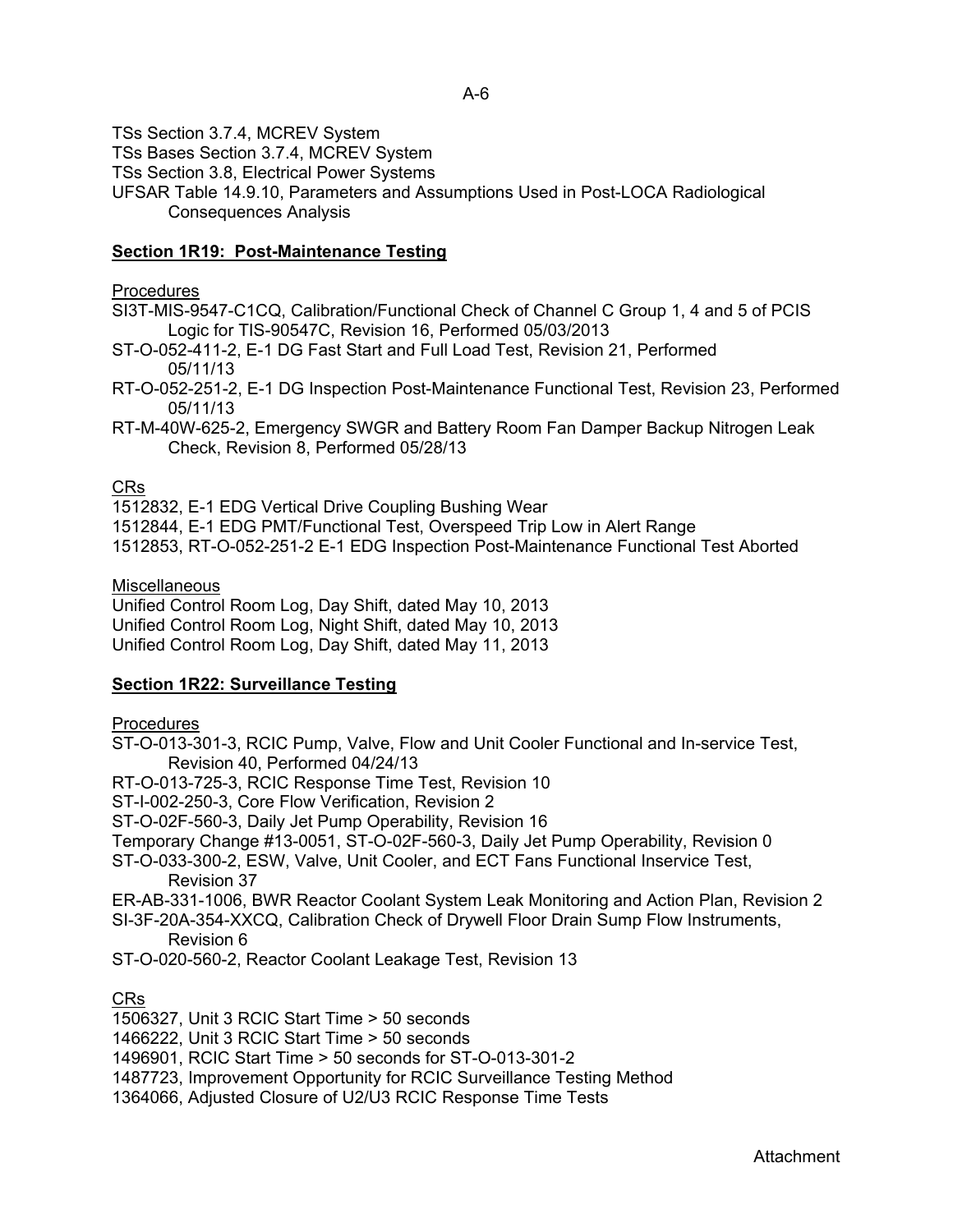A-7

1511653, Recurring Downward Spike in Smooth Core Flow Unit 3 1513262, FI-3-02-3-092B Downscale 1513746, I/I-3-02-3-064D is Failed 1517703, Obtain PB3 Jet Pump Data for Core Flow Calculation 1518334, Risk Not Fully Evaluated for Scheduled Test 1518584, Low EDG Cooling Water Flow During ST-O-033-300-2

## **Miscellaneous**

Unit 3 TS 3.5 ECCS and RCIC System Unit 3 TS Bases B.3.5 ECCS and RCIC System Unified Control Room Log, Thursday, April 25, 2013, Night Shift

## **Section 1EP6: Drill Evaluation**

## CRs

1497998, PB 2013 EP Off-Year Exercise – EOF H.4.6 DC Failure 1498034, PB 2013 EP Off-Year Exercise – EOF H.2.5 DC Failure 1498064, PB 2013 EP Off-Year Exercise – EOF A.1.8 DC Failure 1498115, PB 2013 EP Off-Year Exercise – JIC G.2.2 DC Failure 1498121, PB 2013 EP Off-Year Exercise – EOF G.5.5 DC Failure 1498643, PB 2013 EP Off-Year Exercise - Scenario Control Issues 1499369, NOS ID: Potential Improvements for EP Drill Scenario

## **Miscellaneous**

Exelon Nuclear Emergency Preparedness PBAPS April 3, 2013 EP Exercise Controller / Evaluator Handbook

### **Section 4OA1: Performance Indicator Verification**

### **Procedures**

- LS-AA-2001, Collecting and Reporting of NRC PIs Data, Revision 14
- LS-AA-2090, Monthly Data Elements for NRC RCS Specific Activity, Revision 4
- LS-AA-2100, Monthly Data Elements for NRC RCS Leakage, Revision 5
- ST-O-020-560-2, Reactor Coolant Leakage Test (sample of completed test records), Revision 13
- ST-O-020-560-3, Reactor Coolant Leakage Test (sample of completed test records), Revision 15
- ST-C-095-820-2, Determination of Dose Equivalent µCi/g I-131 in Primary Coolant, Revision 4
- ST-C-095-820-3, Determination of Dose Equivalent µCi/g I-131 in Primary Coolant, Revision 4
- ST-C-095-864-2, Off Gas Monitor Response and Release Rate Verification by a Grab Sample, Revision 2
- ST-C-095-864-3, Off Gas Monitor Response and Release Rate Verification by a Grab Sample, Revision 2
- CH-407, Sampling of Reactor Water, Revision 8
- CY-AA-130-3010, Dose Equivalent Iodine Determination, Revision 2
- CY-AA-130-3010-F-01, Dose Equivalent Iodine Determination, Revision 1

### **Miscellaneous**

- NEI 99-02, Regulatory Assessment PI Guideline, Revision 6
- BI PI data  $-1$ <sup>st</sup> quarter 2012 through the 1<sup>st</sup> quarter 2013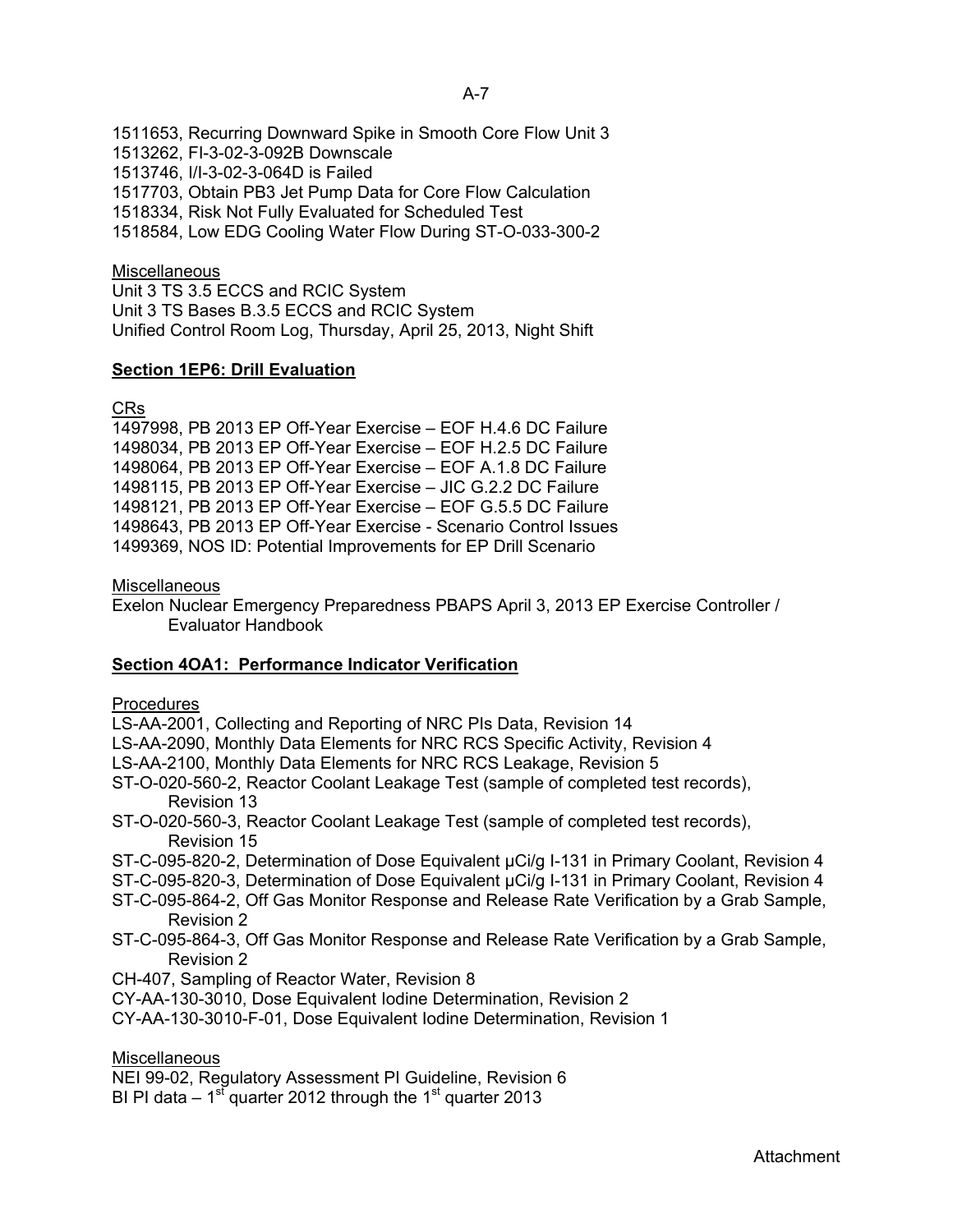## **Section 4OA2: Identification and Resolution of Problems**

**Procedures** 

- RT-O-050-540-2, Verification of Generator Gross and Net Reactive Power Capability Test, Revision 5, performed 5/30/13
- LS-AA-120, Issue Identification and Screening Process, Revision 14
- LS-AA-125, CAP Procedure, Revision 17
- LS-AA-125-1005, Coding and Analysis Manual, Revision 8
- OP-AA-102-103, Operator Work-Around Program, Revision 3
- OP-AA-115-101, Operator Aid Postings, Revision 2
- RT-O-100-940-2, Quarterly Audit of Equipment Status Tags, Revision 2

CRs

- 1519480, Generator Rotor High Temperature Alarms Early
- 1519590, MCR Alarms Received During Generator MVAR Capacity Test
- 1435853, PBAPS Operations Training Contributors to Online Performance
- 1448009, Peach Bottom Operations Yellow Zone Breach
- 1454653, PEA Human Performance Yellow Zone Breach
- 1456652, Incorrect Component Manipulation in the Radiological Waste Control Room
- 1458476, NOS ID: Escalation Ops Failure to Correct Adverse Trend CC
- 1458560, SM LP Improvement Plan
- 1461279, Implement the PBAPS 2013 Human Performance Improvement Plan
- 1462287, OP-AA-102-104 Potential Gaps Identified
- 1462788, Operations CAP Metrics Rated Overall Yellow
- 1463255, Inconsistent Application of the Operator Excellence Program
- 1464942, Results of OP Procedure Review
- 1465536, Management's Response to Declining Performance Trends and FLSs Closing Worker Performance Gaps
- 1492028, NOS ID: Operator Excellence Program Plans Documentation Gaps
- 1502116, NOS ID: Operations Rated Yellow by Site NOS
- 1436520, Safety and Human Error Prevention Tools Declining Trend in Maintenance
- 1448023, Peach Bottom Maintenance Yellow Zone Breach
- 1457933, Deficiency Identified during Maintenance Fundamentals CIA
- 1465748, Maintenance EOS Trend Error Precursors
- 1471975, NSRB Issue for Action HU Standards
- 1492037, NOS ID: PB Maintenance Rated Chronic Yellow by NOS
- 1441868, CCA for Aging and Material Condition Issues Identified
- 1458449, Goal for PI OM.01 Unplanned Entries in S/D LCO's Exceeded
- 1471344, Equipment Aging CCA Action Item (IR 1441868-02)
- 1492813, Periodic Station Trend Review 4Q12/1Q13
- 1494316, NOS ID: Timely Resolution of Non-Conforming Conditions
- 1494322, NOS ID: Work Package Instruction and Procedure Quality
- 1494329, NOS ID: Investigation of Organizational Issues
- 1523871, 2013 PB MCA Performance Gap ER-1
- 1500668, EST Audit Results
- 1525548, 20C894 A/C Unit Design Flaw / Operator Workaround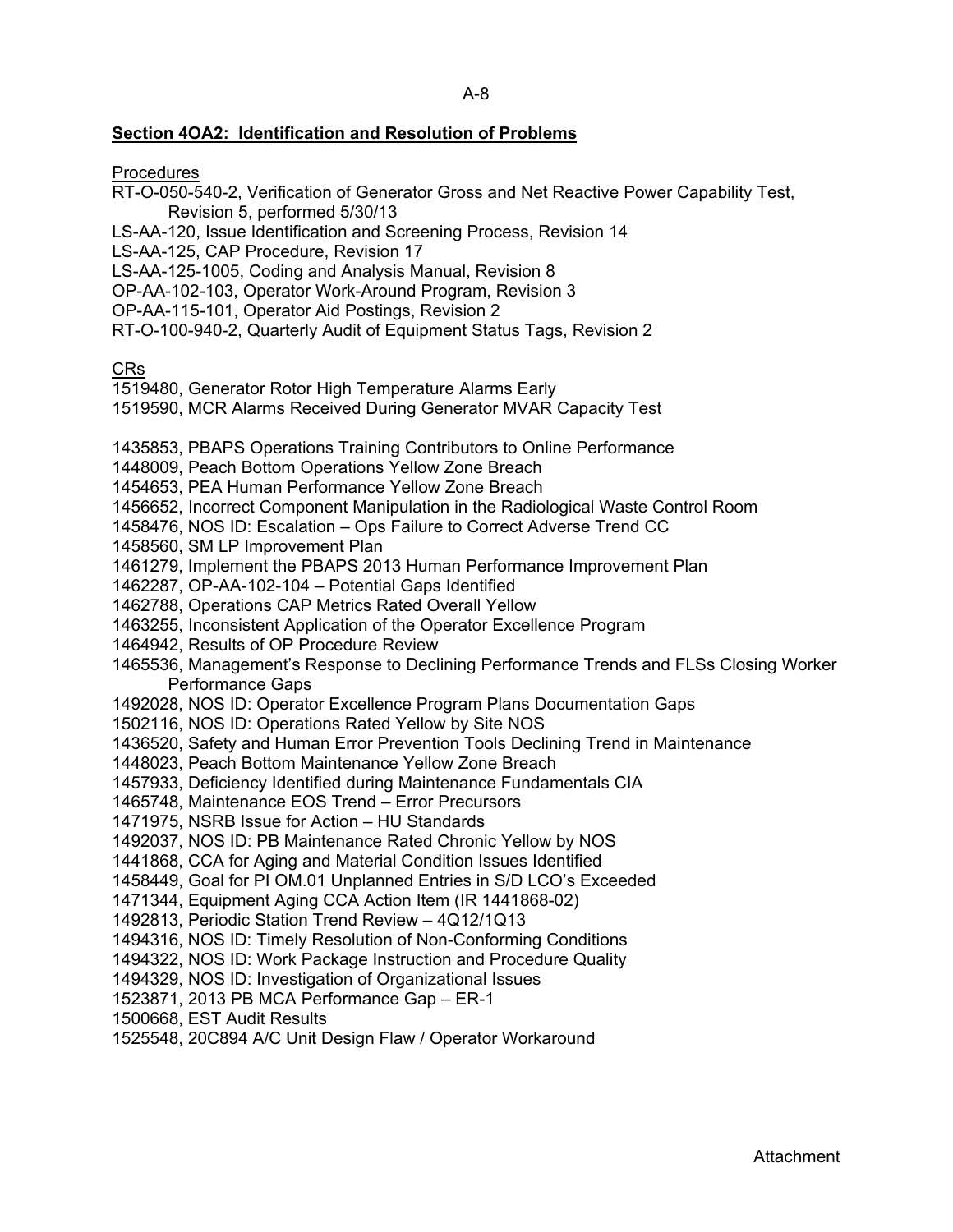**Miscellaneous** Unified Control Room Log, Thursday, May 30, 2013, Day Shift PBAPS Top 10 Plant Health Issues List Peach Bottom Station Trend Review, 4Q12 / 1Q13 Analysis Plant Health Committee July 3, 2013 Meeting Package PBAPS Equipment Reliability Webpage: System IQ and Plant IQ List of IRs 12/01/12 – 05/31/13 List of Current Open IRs as of 06/18/13 List of Open PIMS ARs as of 06/19/13 NOS Peach Bottom Site Status Reports: 05/01/13, 04/10/13, 03/27/13, 02/19/13, 01/01/13, 12/12/12 PBAPS List of OWAs and Operator Challenges

### **Section 4OA5: Other Activities**

Corrective Action Request Reports (ARs)

| 1131123 | 1296660 | 1411774 |
|---------|---------|---------|
| 1330242 | 1297948 | 1449248 |
| 1228407 | 1315252 | 1466359 |
| 1233264 | 1330859 | 1512949 |
| 1233316 | 1331001 | 1513594 |
| 1238950 | 1338652 | 1513846 |
| 1240991 | 1349919 | 1513921 |
| 1245433 | 1376960 |         |
| 1264755 | 1376968 |         |

### Design and Licensing Basis Documents

Certificate No. 1027, CoC For Spent Fuel Storage Casks, Amendment 0 Certificate No. 1027, CoC For Spent Fuel Storage Casks, Amendment 1 10 CFR 72.212 Report ISFSI (TN-68 Amendment 0 and 1), Revision 12

### Drawings

S-1014, Refueling Floor Exclusion & Special Precaution Areas for Movement of Heavy Loads During Plant Operation, Revision 2

Drawing C-10044 Revision 0 - ISFSI Cask Layout

## Engineering Evaluations

349-T-VC-25, Fuel Selection Package PBM-0061 for Cask TN-68-61-A, Revision 0 349-T-VC-27, Fuel Selection Package PBM-0063 for Cask TN-68-63-A, Revision 0 349-T-VC-29, Alternate Assembly List for FSPs PBM-0060 to PBM-0064, Revision 0 1131123-11, ISFSI Cask #1 Lid Seal Leakage Root Cause Report, dated 12/21/10 1330242-11, ISFSI Floor Loading Calculations Operability Review, dated 4/13/12 50.59 form for activity SF-900 Revision 10 50.59 form for activity ST-H-071-801-2 Revision 10, ST-H-071-803-2 Revision 8,

ST-H-071-804-2, Revision 3

50.59 Form for Activity ECR/11-00544 Revision 0

50.59 Form for Activity SF-420 Revision 15, SF-421 Revision 3, SF-490 Revision 13

50.59 Form for Activity SF-220 Revision 28, SF-221 Revision 6

50.59 Form for Activity SI2P-71-ISFSI-XXC3 Revision 4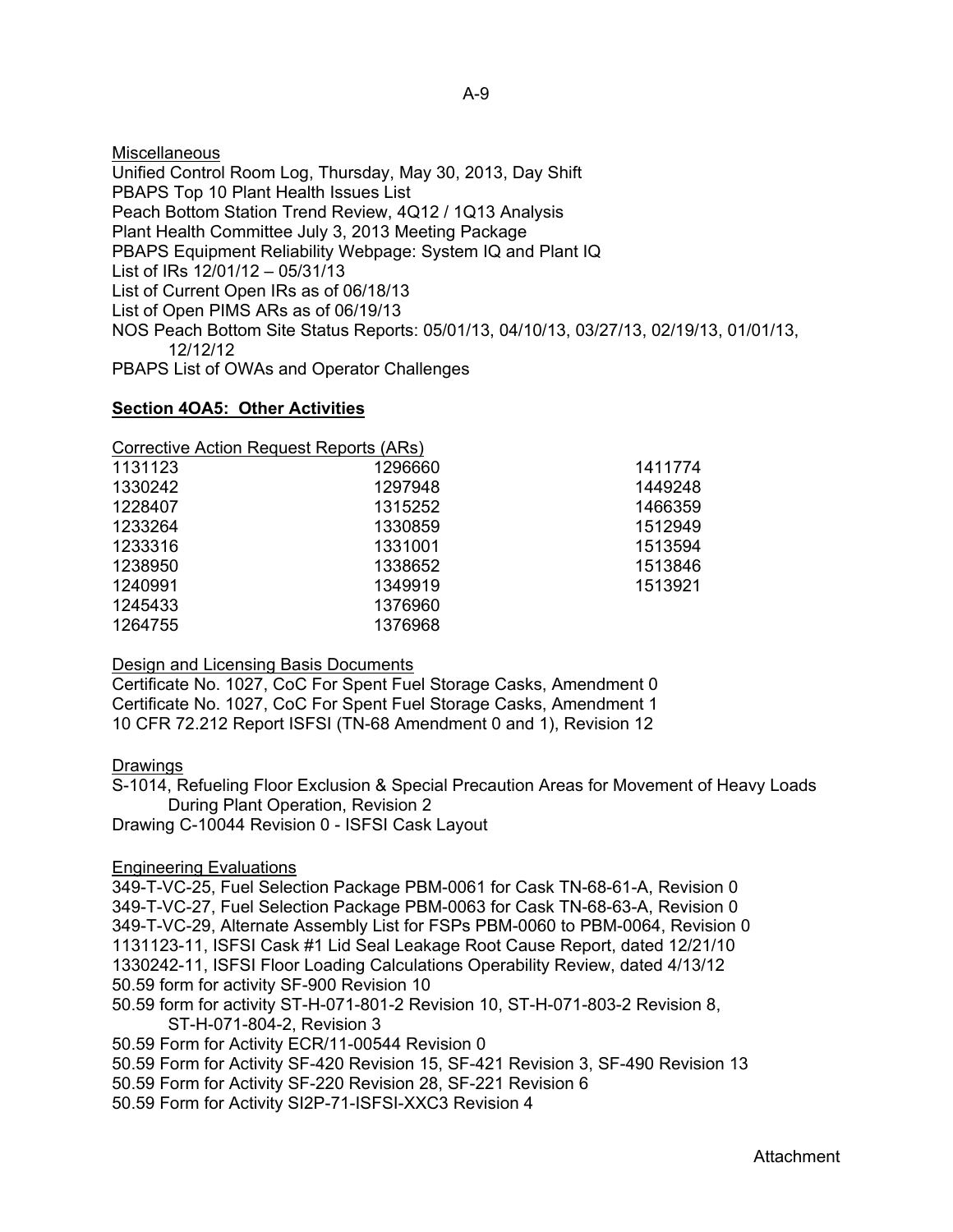50.59 Form for Activity SF-210

50.59 Form for Activity SF-220 Revision 30, SF-221 Revision 10, SF-230 Revision 11,

SF-261 Revision 1 and SF-290 Revision 10

50.59 Form for Activity ECR/11-00535 Revision 0

50.59 Form for Activity SF-640

50.59 Form for Activity ECR 12-00128

72.48 Screenings Nos. PB-2012-7248-001-S through -020-S Revision 0

- 72.48 Screenings Nos. PB-2013-7248-001-S through -013-S Revision 0PB-2012-7248-018-S,
- RT-M-071-901-2, ISFSI Cask Inspection Under Protective Cover for Moisture 72.48 Screening Evaluation, Revision 0
- PB-2012-7248-020-S, SF-290, Spent Fuel Cask Transport and Unloading Operations 72.48 Screening Evaluation, Revision 0

PB-2012-7248-024-S, PBAPS ISFSI Cask Respacing 72.48 Screening Evaluation, Revision 1 PB-12-00094 000, Amendment Upgrade for ISFSI Cask Respacing

PB-12-00310 001, Generate an ECR Type DCP for Respacing Casks on ISFSI pad

## Completed Surveillance and Functional Testing

RT-X-071-902-2, ISFSI Cask and Storage Area Inspection, performed 9/6/12 & 12/6/12 SI2P-71-ISFS-XXC3, Channel Operational Test of ISFSI Low Pressure Switches PS- 707\*\*A and PS-707\*\*B (OOT611 & OOT612), performed 4/23/13

## **Miscellaneous**

NF-AA-330 Attachment 7, 2012 Annual SNM Inventory, performed 7/12/12 NRC Information Notice 2013-07: Premature Degradation of Spent Fuel Storage Cask Structures and Components from Environmental Moisture, dated 4/16/13 PEA-22209, On-site Examination of the Lid Seal from Spent Fuel Cask TN-68-01-A Powerlabs

 Report, dated 12/14/10 Peach Bottom Unit 3 ISFSI Cask TN-68-63 Loading Verification, performed 5/4/13 Document No. E-35050 (Areva-TN Inc.) Peach Bottom – Cask Surface Dose Rate

Limits for the 59 Currently Loaded Casks (TN-68-01 through TN-68-59) Calculation PS-0959 Revision 1; Seismic Analysis & Design Calculation of Cask Storage Slab Calculation 349-T-VC-25 Revision 0; Fuel Selection Package PBM-0061 for Cask TN-68-61-A

### **Procedures**

LS-AA-125, CAP Procedure, Revision 17

MA-PB-716-1000, Control of Bolting/Torquing/Tensioning, Revision 0

RT-M-071-901-2, ISFSI Cask Inspection Under Protective Cover for Moisture, Revision 0

SF-150, Control of Cask Placement and Location on ISFSI Pad, Revision 18

- SF-210, Preparation for an Independent Spent Fuel Storage Campaign, Revision 16
- SF-220, Spent Fuel Casks TN-68-01 Through TN-68-47 Loading and Transport Operations, Revision 29
- SF-221, Spent Fuel Casks TN-68-01 Through TN-68-44 and TN-68-48 Through TN-68-64 Loading and Transport Operations, Revision 10
- SF-290, Spent Fuel Cask Transport and Unloading Operations, Revision 9
- SF-421, Radiation Protection Requirements for Spent Fuel Casks TN-68-01 Through TN-68-44 and TN-68 48 Through TN-68-64 Loading and Transport Operations, Revision 5
- SI2P-71-ISFS-XXC3, Channel Operational Test of ISFSI Low Pressure Switches PS- 707\*\*A and PS-707\*\*B, Revision 7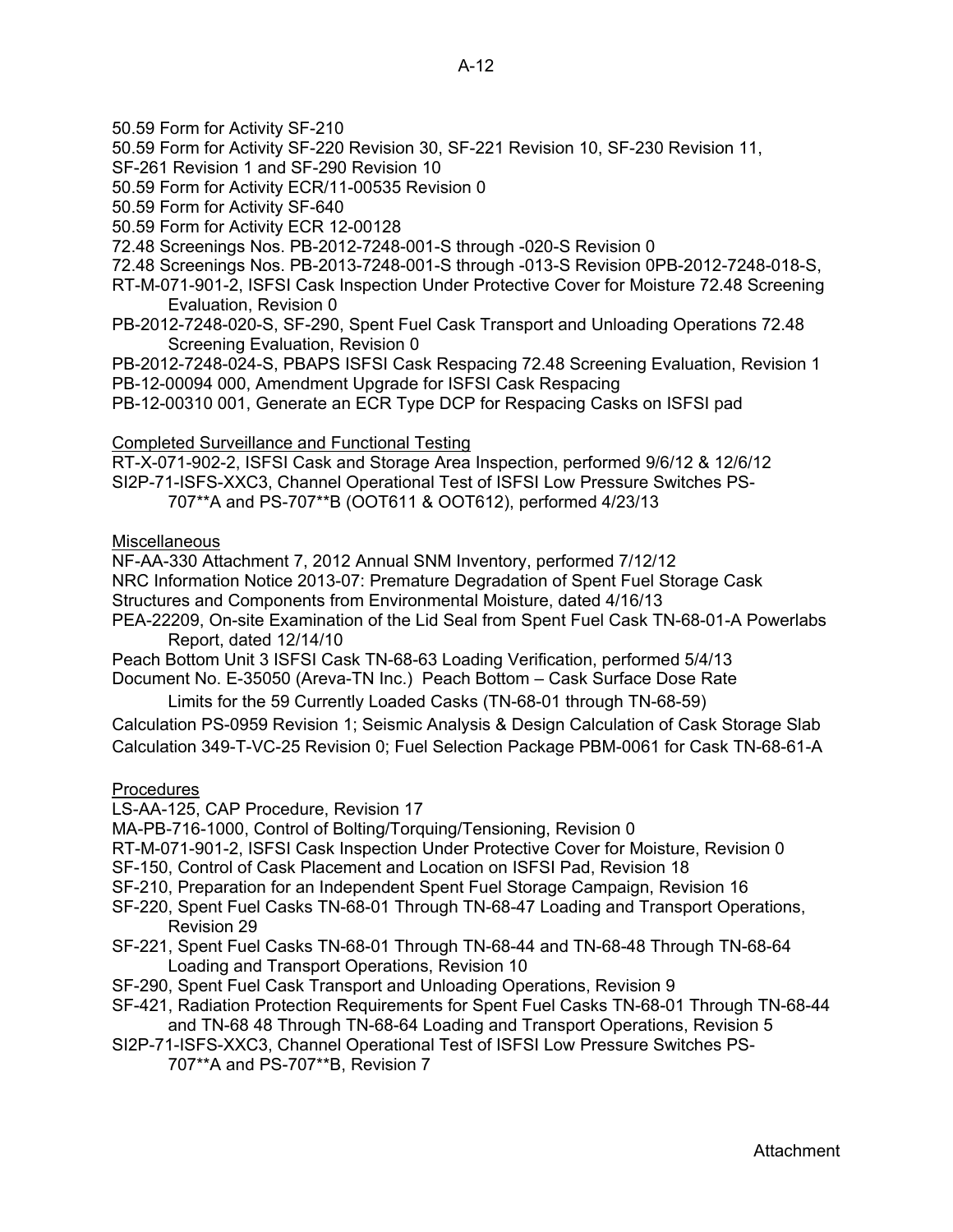**Training** 

Qualifications for the following positions, Transnuclear TN-68 72.48 Evaluator, TN TN-68 72.48 screener, PB ISFSI Campaign Coordinator, PB ISFSI Cask Operator, PB ISFSI Cask U/E Rigger, PB ISFSI Cask Transportation Operator, PB ISFSI HP Technician

| <b>Work Orders</b> |             |             |             |
|--------------------|-------------|-------------|-------------|
| C0238718 C0242157  | R1234162-01 | R1238154-02 | R1238154-33 |

## **LIST OF ACRONYMS**

| <b>AC</b>    | alternating current                               |
|--------------|---------------------------------------------------|
| <b>ADAMS</b> | Agencywide Documents Access and Management System |
| <b>ALARA</b> | as low as is reasonably achievable                |
| <b>AR</b>    | action request                                    |
| <b>CAP</b>   | corrective action program                         |
| CAS          | central alarm station                             |
| <b>CER</b>   | cask event report                                 |
| <b>CFR</b>   | <b>Code of Federal Regulations</b>                |
| CoC          | Certificate of Compliance                         |
| <b>CRs</b>   | condition reports                                 |
| <b>CS</b>    | core spray                                        |
| <b>DBD</b>   | design basis document                             |
| <b>DDFP</b>  | diesel drive fire pump                            |
| <b>ECCS</b>  | emergency core cooling system                     |
| <b>ECT</b>   | emergency cooling tower                           |
| <b>EDG</b>   | emergency diesel generator                        |
| <b>ESW</b>   | emergency service water                           |
| <b>HPCI</b>  | high-pressure coolant injection                   |
| <b>HPSW</b>  | high-pressure service water                       |
| <b>IMC</b>   | inspection manual chapter                         |
| IP           | inspection procedure                              |
| IR           | issue report                                      |
| <b>ISFSI</b> | independent spent fuel storage installation       |
| <b>JPM</b>   | job performance measures                          |
| kV           | kilovolt                                          |
| <b>LERs</b>  | licensee event reports                            |
| <b>MCREV</b> | main control room emergency ventilation           |
| <b>MOV</b>   | motor-operated valve                              |
| <b>MR</b>    | maintenance rule                                  |
| <b>MSIV</b>  | main steam isolation valve                        |
| <b>MSL</b>   | main steam line                                   |
| <b>NCV</b>   | non-cited violation                               |
| <b>NEI</b>   | <b>Nuclear Energy Institute</b>                   |
| <b>NRC</b>   | <b>Nuclear Regulatory Commission</b>              |
| OD           | operability determination                         |
| <b>OOS</b>   | out-of-service                                    |
| <b>OWAs</b>  | operator work arounds                             |
| <b>PARS</b>  | publicly available records                        |